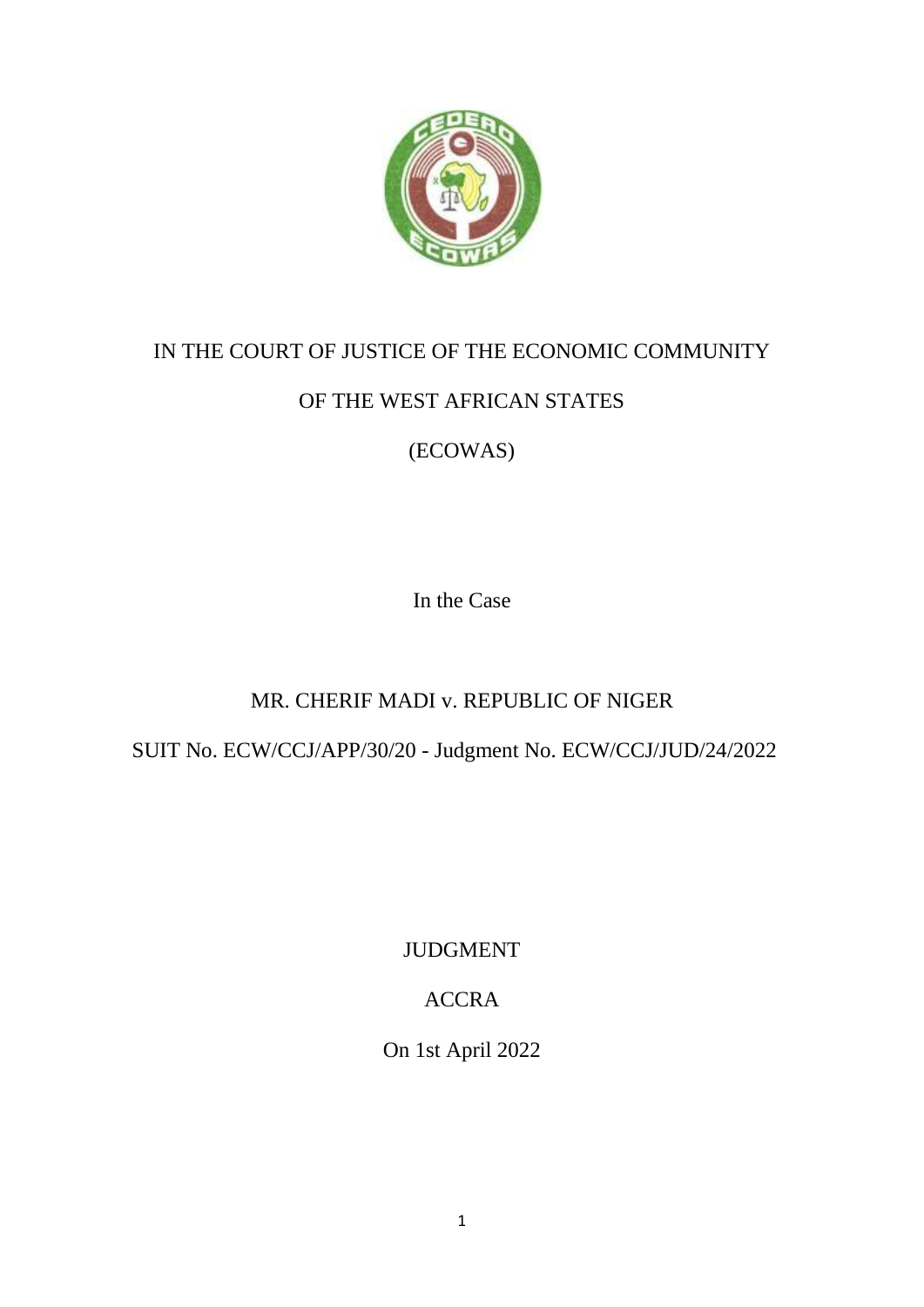### SUIT No. ECW/CCJ/APP/30/20

### JUDGMENT NO. ECW/CCJ/JUD/24/2022

#### BETWEEN:

| <b>AND</b> |  |
|------------|--|
|            |  |

### COMPOSITION OF THE COURT

| Hon. Justice Januária T. S. M. COSTA Member/Rapporteur |  |
|--------------------------------------------------------|--|

### ASSISTED BY:

Mr. Tony Anene MAIDOH……………………Chief Registrar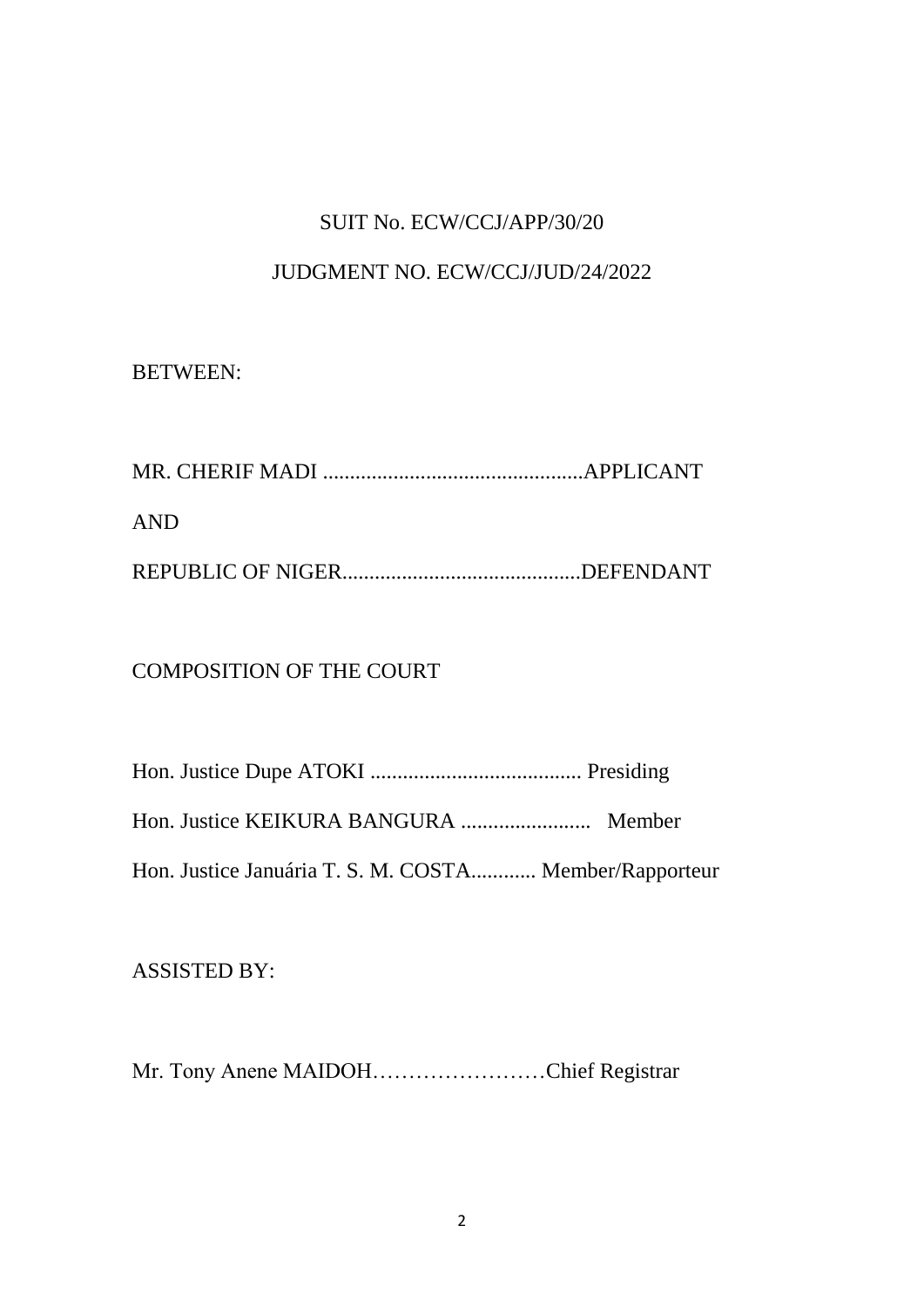#### **REPRESENTATION OF THE PARTIES:**

Me Ould Salem Moustapha Said, ....................Counsel for the Applicant

Le Directeur de l'Agence Judicaire de l'Etat..................Counsel for the Defendant

#### **I. JUDGMENT**

1. This is the Judgment of the Court read in virtual public hearing, in accordance with Article 8(1) of the 2020 Practice Directions on Electronic Case Management and Virtual Sessions of the Court.

#### **II. DESCRIPTION OF THE PARTIES**

2. The Applicant is Mr. Cherif Madi, born on 1st January 1956 in TADOK (Tahoua/Republic of Niger), trader, of Nigerien nationality and resident in Agadez (Niger) who has been in pre-trial detention since 13th June 2013 in Koutoukalé high security civil prison.

3. The Defendant is the State of the Republic of Niger, a Member State of the Economic Community of West African States (ECOWAS) and signatory to the African Charter on Human and Peoples' Rights, hereinafter the African Charter.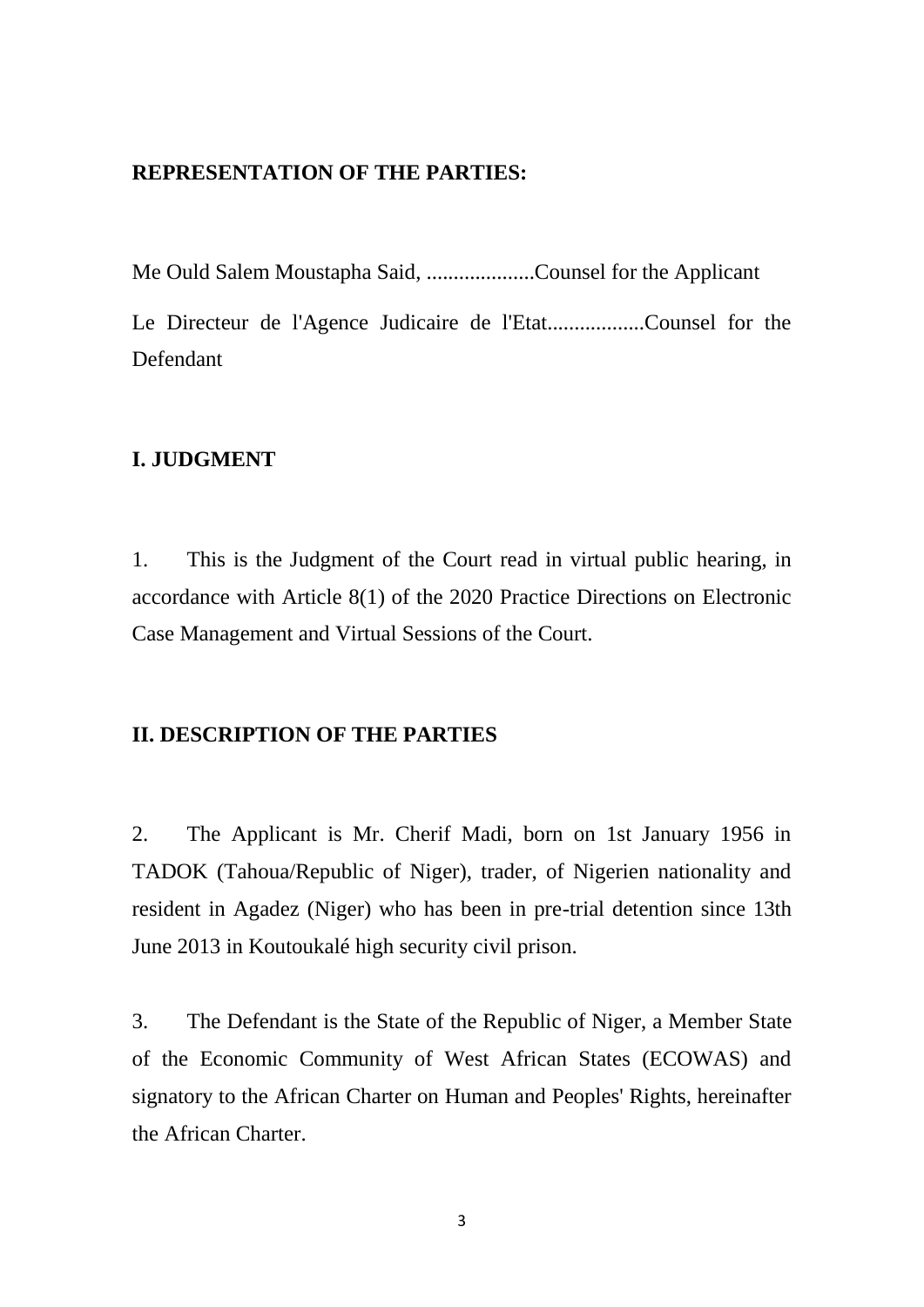#### **III. INTRODUCTION**

4. In the instant case, the Applicant came to plead violation of his human rights, alleging that in 2013 armed men attacked the military barracks in Agadez (Niger Republic). That after the defence and security forces discovered that the attackers had spent the night before the attack in his house, he was notified that he was being prosecuted by the Public Prosecutor's Office before the Niamey High Court for complicity in murder and assassination, association with criminals linked to a terrorist enterprise, and that he was accused for the same crimes and arrested on 13 June 2013 by the investigating judge of the Niamey Special High Court anti-terrorism chamber. That after seven years of detention, the Applicant has not only not been tried, but remains in the pre-trial detention.

#### **IV. PROCEEDINGS BEFORE THE COURT**

5. The application initiating proceedings (Doc.1), gathered with six (6) documents, was registered at the Registry of this Court on July 13, 2020.

6. The Defendant State, the Republic of Niger, which was duly served on 16 July 2020, submitted its defence (Doc. 2) on 20 August 2020.

7. The objection was served on the Applicant on 28 August 2020 who did not make any comment on it.

8. The virtual hearing was scheduled for 21 October 2021, but only the Defendant's representative appeared and made his oral arguments on the merits of the case.

9. The trial of the case was adjourned to April 1, 2022.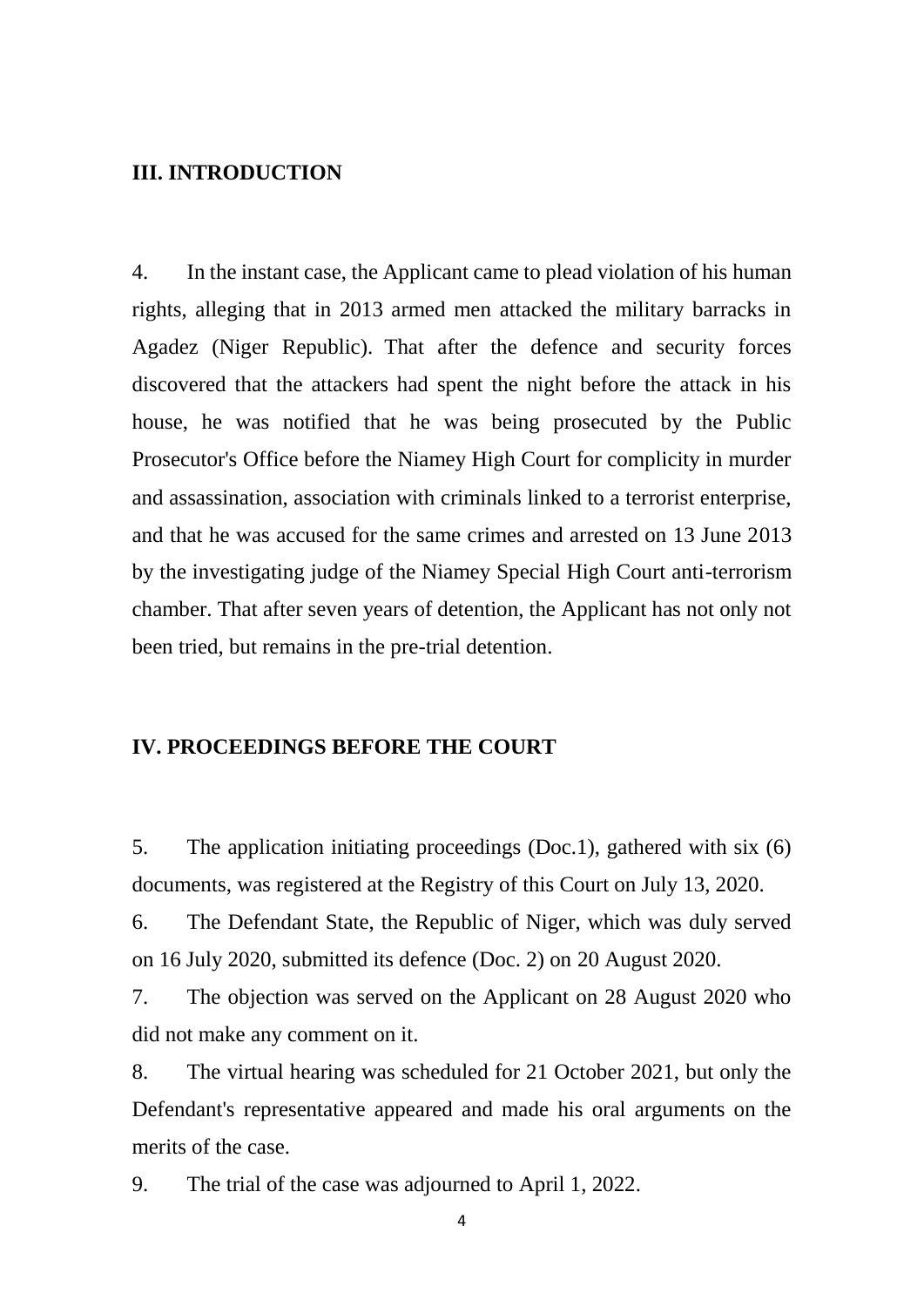### **V. APPLICANT'S CASE**

#### *a. Summary of facts*

10. In 2013, armed men attacked the military barracks in Agadez (Niger Republic).

11. In following their footsteps, the defence and security forces discovered that the attackers had spent the night before the attack at the home of Mr. Cherif Madi.

12. The latter, who is originally from Algeria, usually hosts members of his family or tribe who pass through Agadez.

13. The individuals he hosted were found to be members of terrorist groups.

14. The day after the attack, the Applicant was arrested by the judicial police in Agadez.

15. He was later released.

16. He decided to stay voluntarily in Agadez so that, if necessary, he could make himself available to the judicial authorities and that the matter could be clarified.

17. At the request of the prosecutor of the Niamey Special High Court anti-terrorist chamber, he deliberately travelled from Agadez to Niamey, without any escort, in a public transport bus, to respond to the summon issued by the said prosecutor's office.

18. Once there, he was notified that he was being prosecuted by the Public Prosecutor's Office at the Niamey High Court for complicity in murder and assassination, and association with criminals linked to a terrorist group.

19. He was informed that he was charged for the same crimes and placed under arrest warrant on 13 June 2013 by the investigating judge of the Niamey Special High Court anti-terrorism chamber.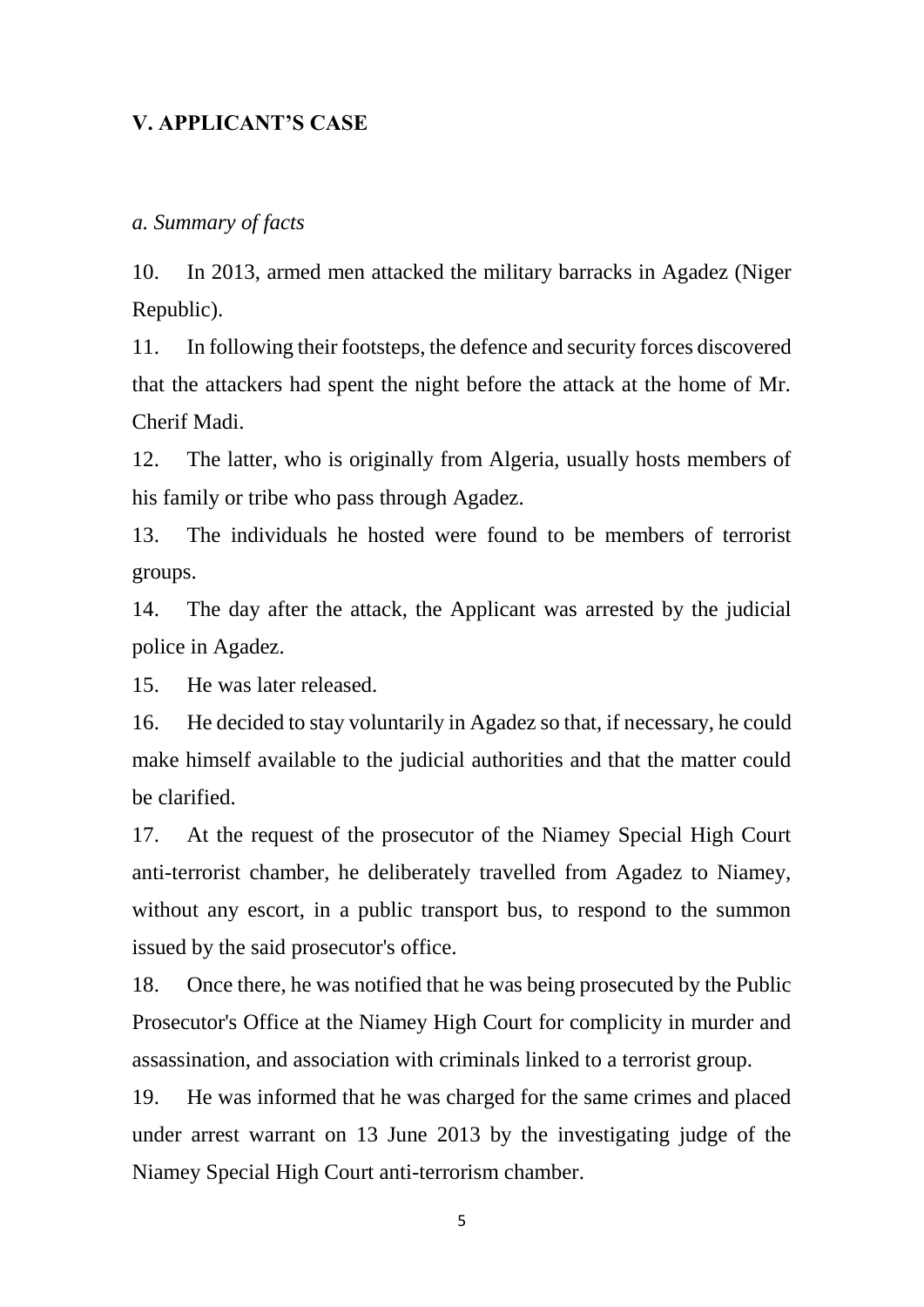20. He is now in his seventh year of detention without trial, in violation of the rules of procedure that should have been followed at the specialised counter-terrorism chamber) which states that: "*the total duration of pre-trial detention cannot exceed four years in criminal matters and two years in noncontractual matters.*"

21. At the current stage of the proceedings, after seven years of detention, the Applicant has not only not been tried, but remains in the pre-trial detention because his case is pending before the Counter-Terrorism Control Chamber, which is only a court of second instance in pre-trial matters in Niger.

22. To this date, no judgment referring the case back to the Chamber for trial has been delivered, in violation of the procedural rules laid down by Niger's domestic positive law, but also by international law.

#### *b. Pleas in law*

23. In support of his claim, the Applicant relied on: article 605 (8) of the Niger Code of Criminal Procedure (Act No. 2016 21 of 16 June 2016) in force in Niger; Article 20 of the Constitution of the Republic of Niger; Articles 2, 3, 6, 7 and 11 of the African Charter on Human and Peoples' Rights; Articles 2, 3, 9 (3) and 14 of the International Covenant on Civil and Political Rights; Article 11 of the Universal Declaration of Human Rights and Article 6 (1) of the European Convention on Human Rights.

24. The Applicant further relied on international jurisprudence.

#### *c. Reliefs sought*

25. The Applicant seeks from the Court:

26. As to the form:

i. To declare itself competent;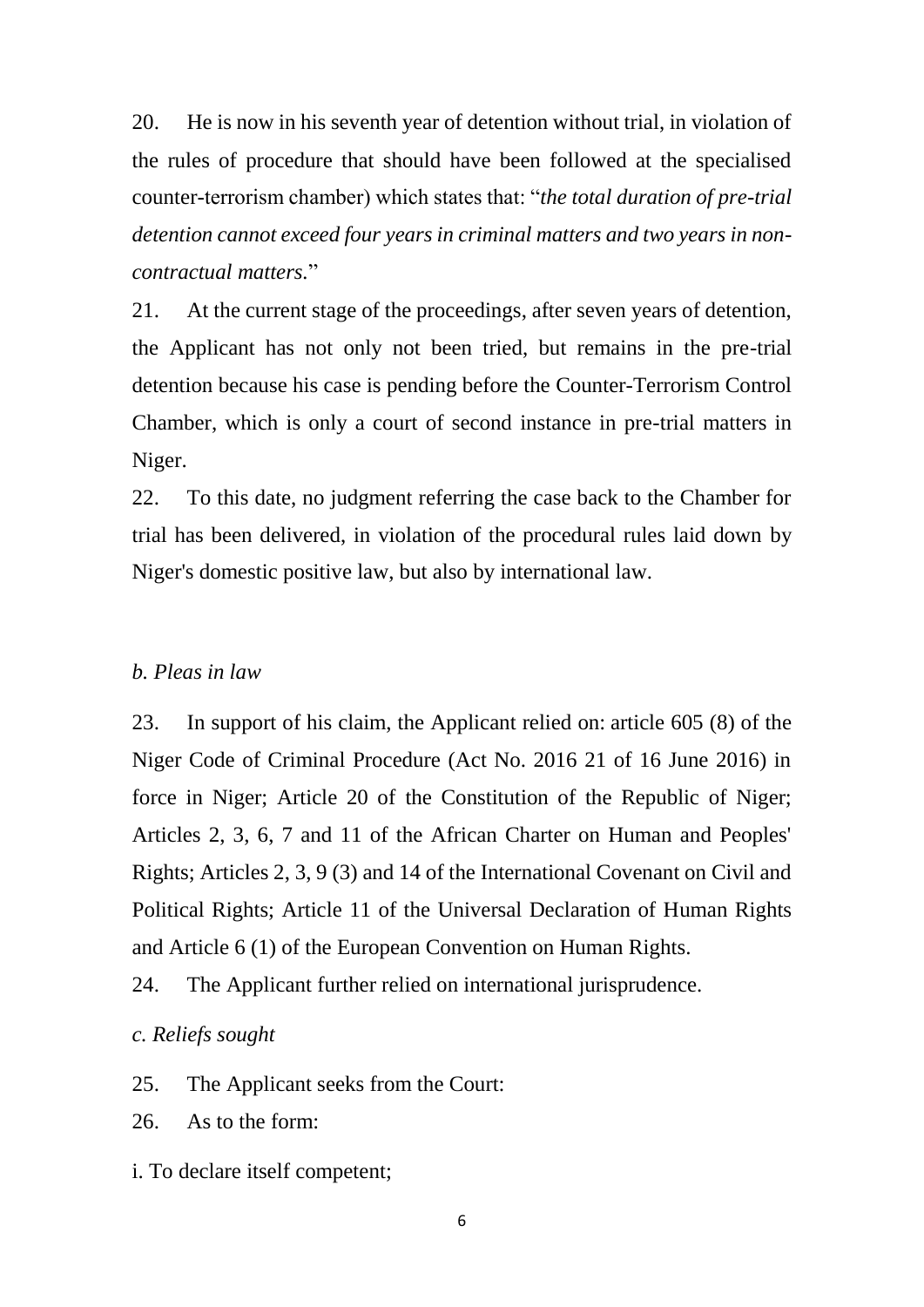ii. And declare the Applicant's claims admissible;

27. As to the merits

iii. To declare that the State of Niger has failed to fulfil its obligations:

- By violating the right to the presumption of innocence,

- By failing to respect the reasonable period of investigation

- By not respecting the right of access to justice.

iv. To declare that the long detention of Mr Cherif Madi causes enormous damages to his fundamental right to be tried within a reasonable time, and therefore to condemn the State of Niger for all the said violations;

v. To order the State of Niger to place Mr Cherif Madi in a position to claim fair compensation for the damage suffered;

vi. To order the State of Niger to pay Mr Cherif Madi the sum of five hundred million CFA francs (500,000,000 FCFA) as reparation.

# **VI - DEFENDANT'S CASE**

#### *a. Summary of facts*

28. On 23 May 2013, the group Movement for Oneness and Jihad in West Africa (MUJAO) launched two simultaneous suicide attacks against the Niger Army and the SOMAIR uranium mine (AREVA).

29. The first terrorist attack was perpetrated in the city of Agadez.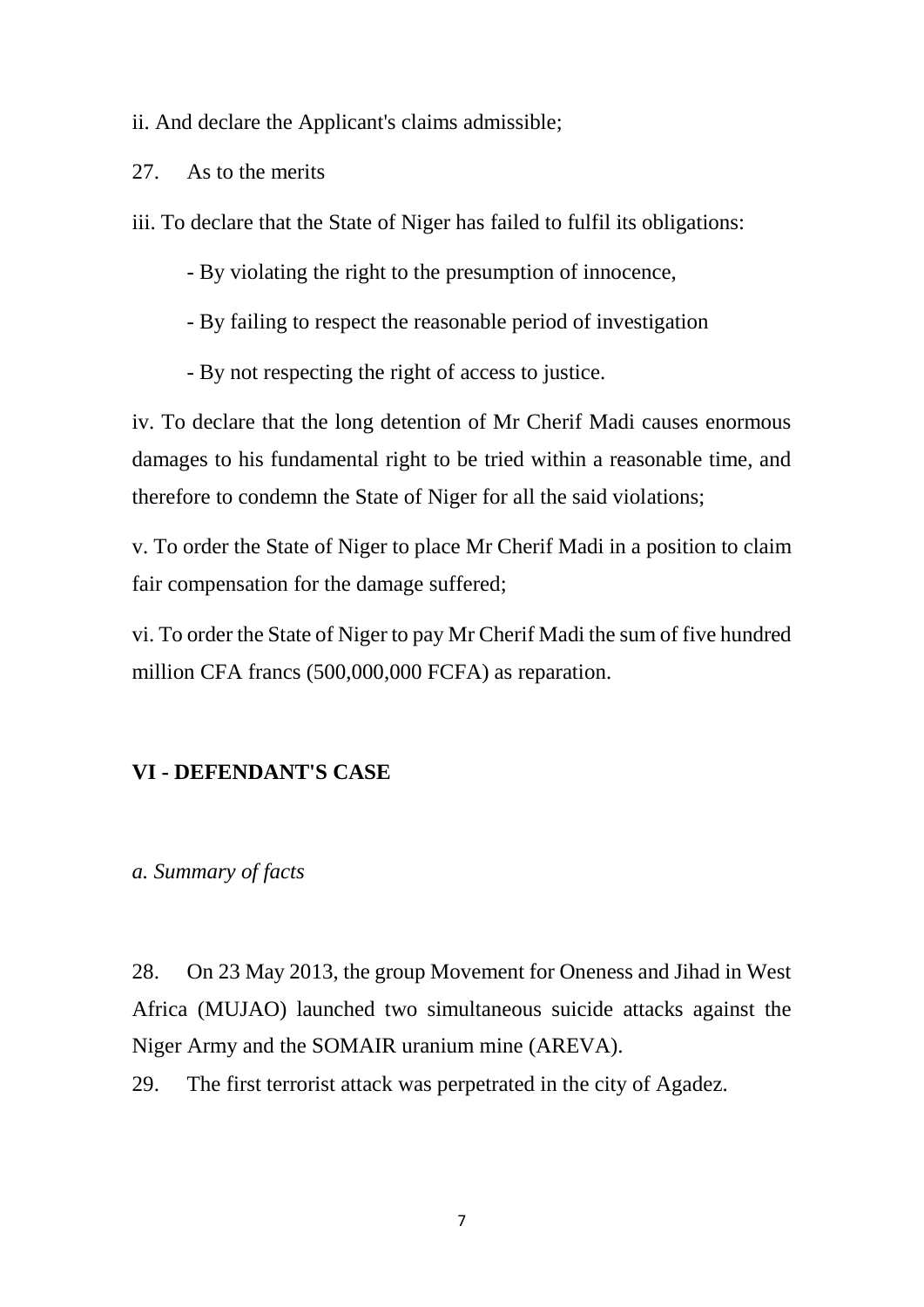30. At around 6am, a 4x4 pick-up vehicle packed with explosives driven by suicide bombers broke through the security barrier and exploded inside the military camp, killing several people.

31. A second vehicle entered the camp and the people on board opened fire on the soldiers.

32. The shooting lasted for several hours, then the terrorists took refuge in a dormitory killing some occupants; they claimed to hold some senior officers as hostages.

33. The attackers also placed improvised explosive devices everywhere, hiding some under the corpses of soldiers.

34. French special forces arrived at the Agadez camp as reinforcements and the next morning launched an assault on the dormitory, located near the barracks.

35. The two jihadists entrenched in the buildings were then neutralised.

36. The Agadez attack caused the death of 24 soldiers, including one Cameroonian, several wounded and significant material loss.

37. In the end, in Agadez, eight terrorists were killed, seven weapons recovered, three explosive belts made with defensive grenades and nail charges and a 60 mm calibre mortar were seized.

38. A crumpled phone belonging to one of the terrorists and containing an Orange number was found at the scene, as well as a letter.

39. About thirty minutes after the Agadez explosion, a second, almost simultaneous attack occurred near the town of Arlit, 240 km further north, against SOMAIR's uranium mine.

40. Car bombers detonated themselves with a car bomb in front of the uranium processing plant's power station. The result was one dead and about fifty injured, with significant property damage estimated at several billions.

41. The almost simultaneous attacks in Agadez and Arlit gave rise to the opening of a preliminary investigation at the level of the central counter-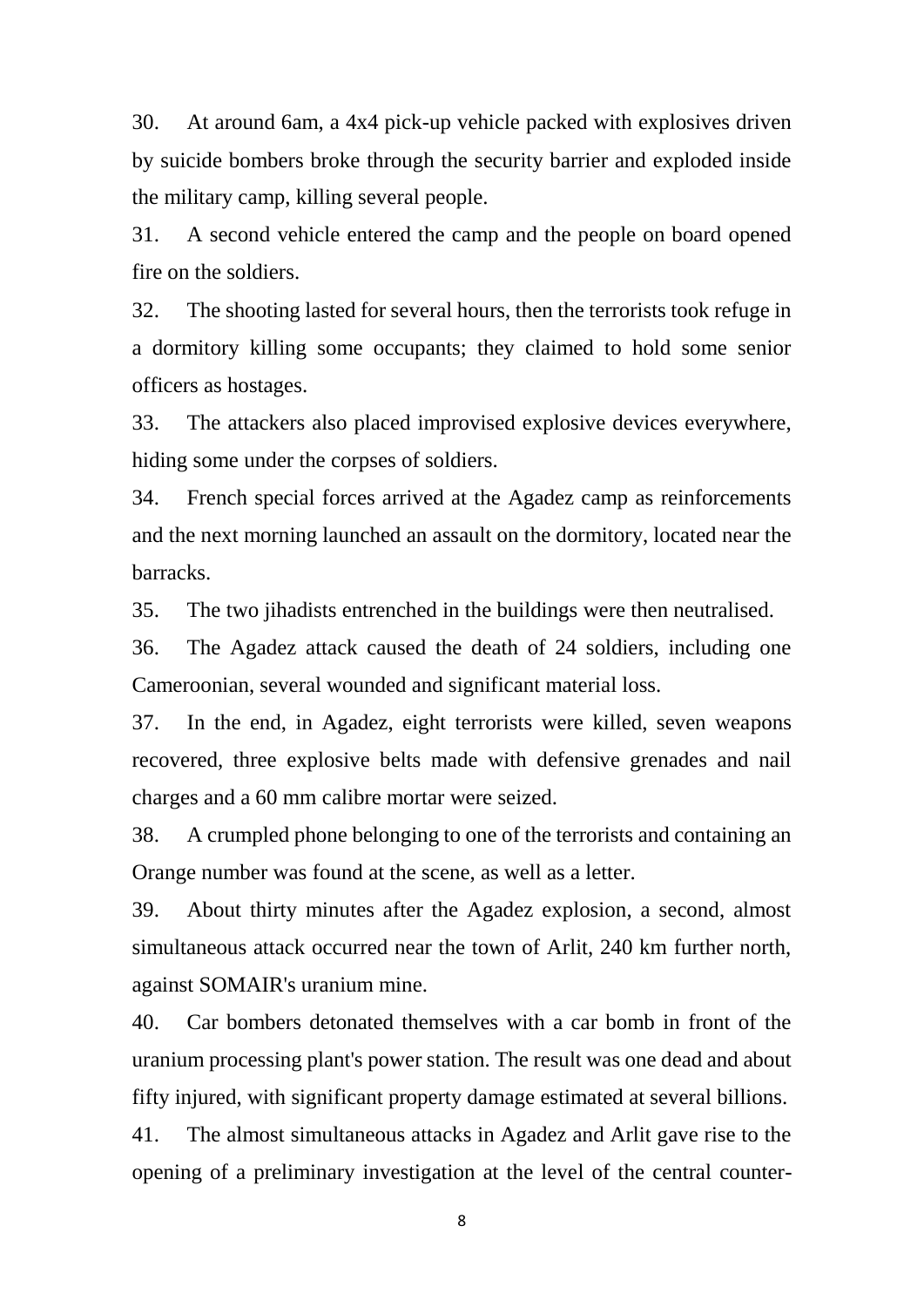terrorism service. Proceedings were initiated by the prosecutor of the terrorist unit, who requested the opening of an investigation. The office of the dean of investigating judges was designated for this purpose.

42. At the end of the investigations, charges were brought against CHERIF MADI, who was assisted at the time by the sole lawyer Maître NASSIROU LAWALY.

43. At the end of the investigation on 3rd December 2018, the case was referred to the General Attorney at the Niamey Court of Appeal, who in turn referred the case to the control chamber specialised in the fight against terrorism and transnational organised crime, to rule on a application for provisional release submitted by MAITRE NASSIROU LAWALY, lawyer of the accused CHERIF MADI, pursuant to the direct appeal procedure in accordance with Article 135 of the Niger Code of Criminal Procedure, but also to control the regularity of the entire proceedings before the trial stage. 44. The control chamber, while deliberating on the merits of the appeal, declared, by judgment No. 07/POLE/2019, dated 11 OCTOBER 2019, as

follows:

*"- Declares inadmissible the application of Maître NASSIROU LAWALY dated 29/06/2018*

*- Rejects the application to struck out Mr Maitre Niandou Karimou case file*

*- Orders that additional information be provided to execute the arrest warrants issued against the accused LAHBOUSS ABDOULKADER, alias CHERIF DOUNA, and HAMDANE TAOUDJI HAMDANE;* 

*- Appoints the dean of the investigating judges of the special Niamey Court of Appeal, for this purpose;* 

- *Adjourns the decision on the costs to the final decision"* (Exhibit 1)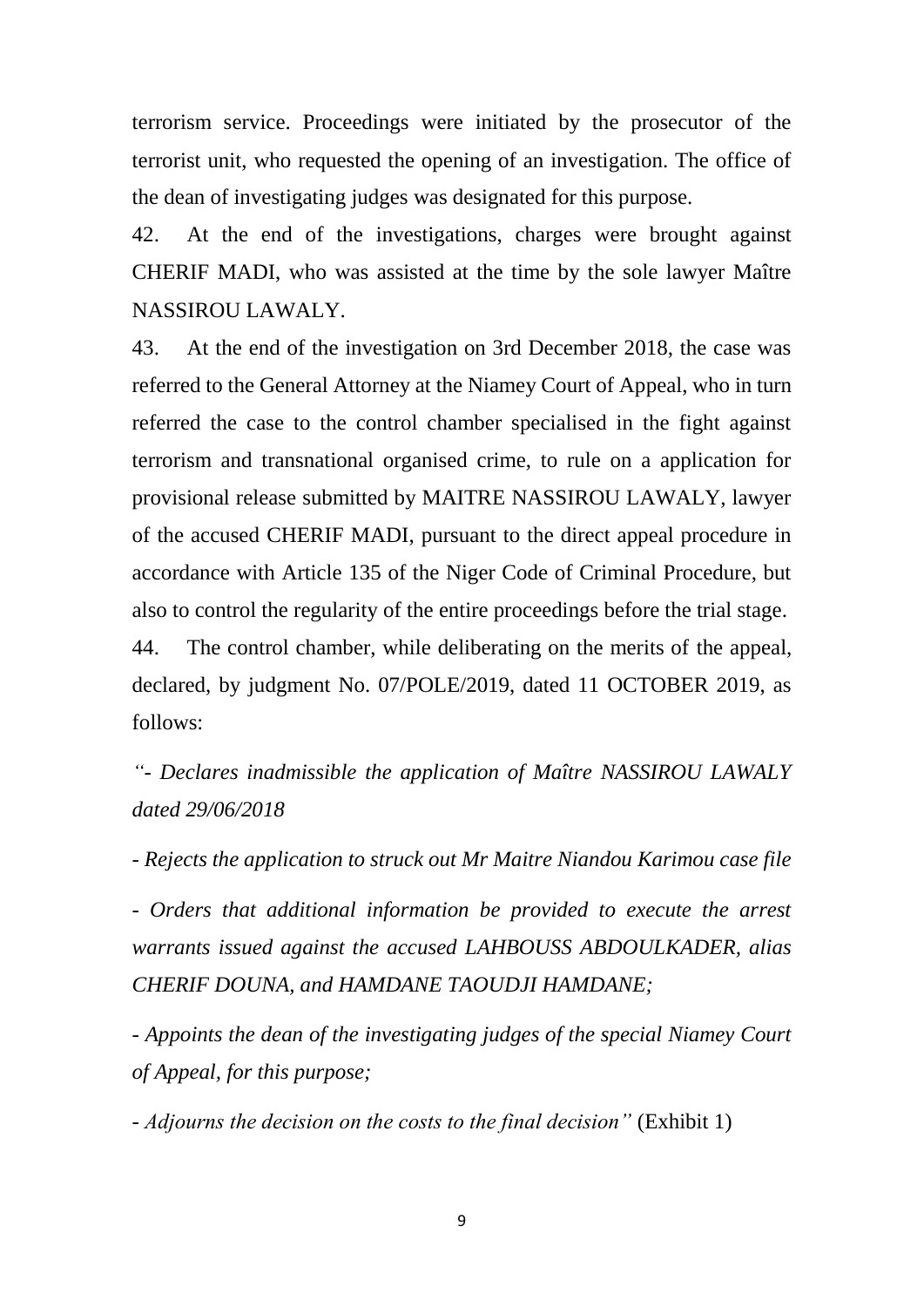45. By declaration to the Registry of the Niamey Court of Appeal, dated 11 October 2019, Maître NASSIROU LAWALY, Counsel to Mr. CHERIF BILWAFI, Mr. MADI CHERIF and Mr. SIDI MOHAMED ZEIDANE, filed an appeal against the above judgment.

*46.* By judgment No. 2020/033/CC/CRIM, dated 27 May 2020, the Criminal Chamber of the Court of Cassation ruled on the merits of the appeal in the following terms: *"- is taken note of the withdrawal of the accused SIDI MOHAMED ZEIDANE, CHERIF MADI and CHERIF BILWAFI's appeal;*

*- They are given notice of this;*

- *They are ordered to pay the costs*." (Exhibit 2).

47. Following the decision of the Criminal Chamber of the Court of Cassation, dated 27 May 2020, the case was referred on 19 June 2020 to the General Attorney at the Niamey Court of Appeal, who referred it on 29 June 2020 to the investigating judge appointed to execute the additional information.

#### **a) Preliminary objection**

48. In its defence, the Defendant claimed the lack of jurisdiction of this Court, arguing that:

49. The case-law of this Court is that appeals against decisions of national courts do not fall within its jurisdiction.

50. That the Applicant is being held in detention by judicial decisions, namely by judgment No. 2020/033/CC/CRIM of 27 May 2020 of the Criminal Chamber of the Court of Cassation.

51. The said judgment in fact dismissed the appeal against the Control Chamber's judgment No. 07/POLE/2019 of 11 October 2019, which rejected the Applicant's application for provisional release and ordered additional information.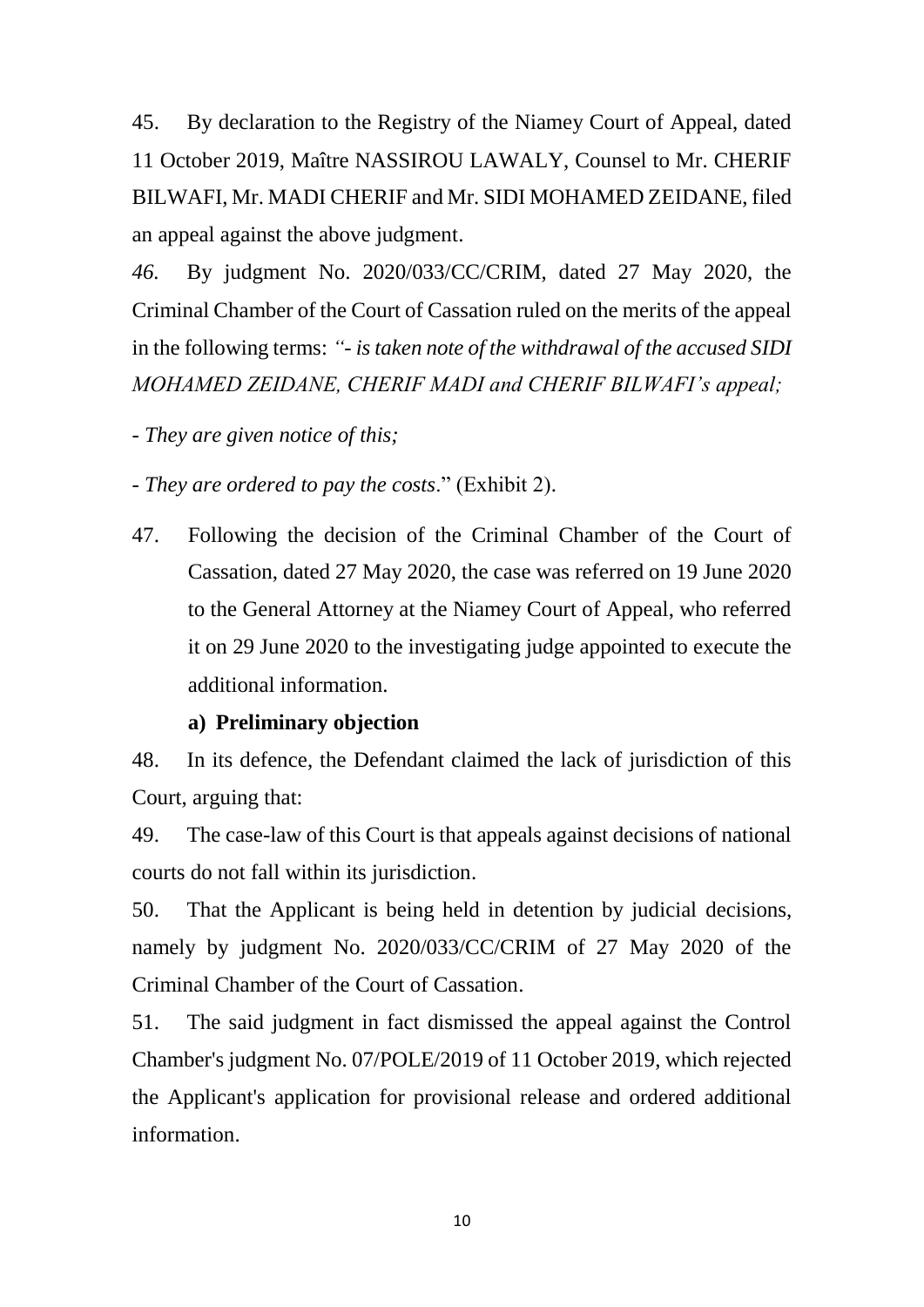52. It was by virtue of a court decision, namely that of the Supreme Court of Niger and following the normal and due course of the investigation that the Applicant was kept in pre-trial detention.

53. This Court has repeated several times that it refrains from interfering in the internal jurisdiction of national courts.

54. That in the instant case, it is precisely a question of ruling on the legitimacy and legality of preventive detention, on which the national courts have already ruled.

55. This Court can no longer rule on this issue without setting itself up as the Supreme Court responsible for censuring domestic judicial decisions: That it is established that the Court does not have such competence.

56. Still in the sense of the delimitation of its competence, the Court also has affirmed its refusal to set itself up as a judge of internal law issues.

57. In the instant case, the determination of the maximum duration of the Applicant's pre-trial detention, as well as its legality, necessarily requires the reading and interpretation of national texts, in particular the provisions of the Code of Criminal Procedure.

58. That in fact as the Applicant points out pursuant Article 605(8): *"the total duration of pre-trial detention may not exceed four years in criminal matters and two years in non-contractual matters*".

59. However, the same Code of Criminal Procedure provides in Article 131 (1) that: *"Pre-trial detention may not exceed a reasonable period of time, taking into account the gravity of the facts alleged against the accused and the complexity of the investigations necessary to establish the truth*."

60. In order to be able to rule on the lawfulness of pre-trial detention, this Court would necessarily have to go through an interpretation of those provisions of the Code of Criminal Procedure to ensure that they are reconcilable: however, this Court does not consider itself competent to do so.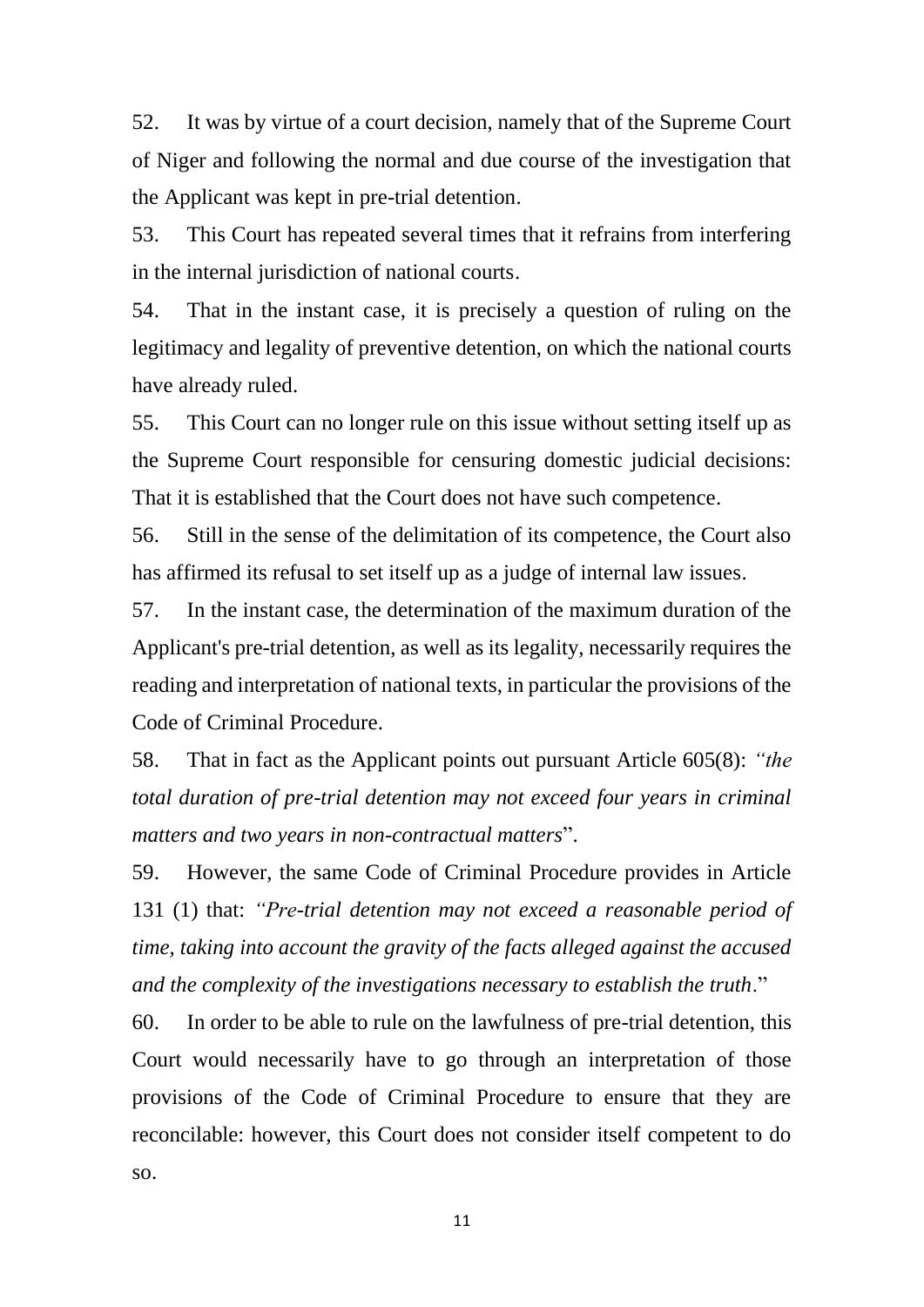61. It is for this reason that the Court should declare itself incompetent to rule on the legality of the Applicant's detention.

#### *b. Pleas in law*

62. The Defendant relied its plea on Articles 131 (1), 132 (2) and 605 (8) of the Code of Criminal Procedure (Act No. 2016 21 of June 16, 2016) in force in Niger.

63. It also relied on the case-law of this Court.

#### *b. Reliefs sought*

64. The Defendant seeks from the Court:

*65. As to form and main proceedings:*

i. To declare itself incompetent to rule on the consequences of decisions taken by national courts and/or on the application of national law on pre-trial detention, in particular on the maximum length of such detention.

*66. As to the merits and as an alternative order:* 

ii. To declare that there has been no violation of the Applicant's right to liberty and that his rights of defence and presumption of innocence were respected.

iii. To find that, taking into account the complexity of the case and the multiplicity of cases initiated by the Applicant, no delay has occurred and that the proceedings are being normally conducted within a reasonable period of time.

iv. To issue an order with regards to the amount of recoverable costs.

v. To order the Applicant to pay the costs.

### **VII - JURISDICTION:**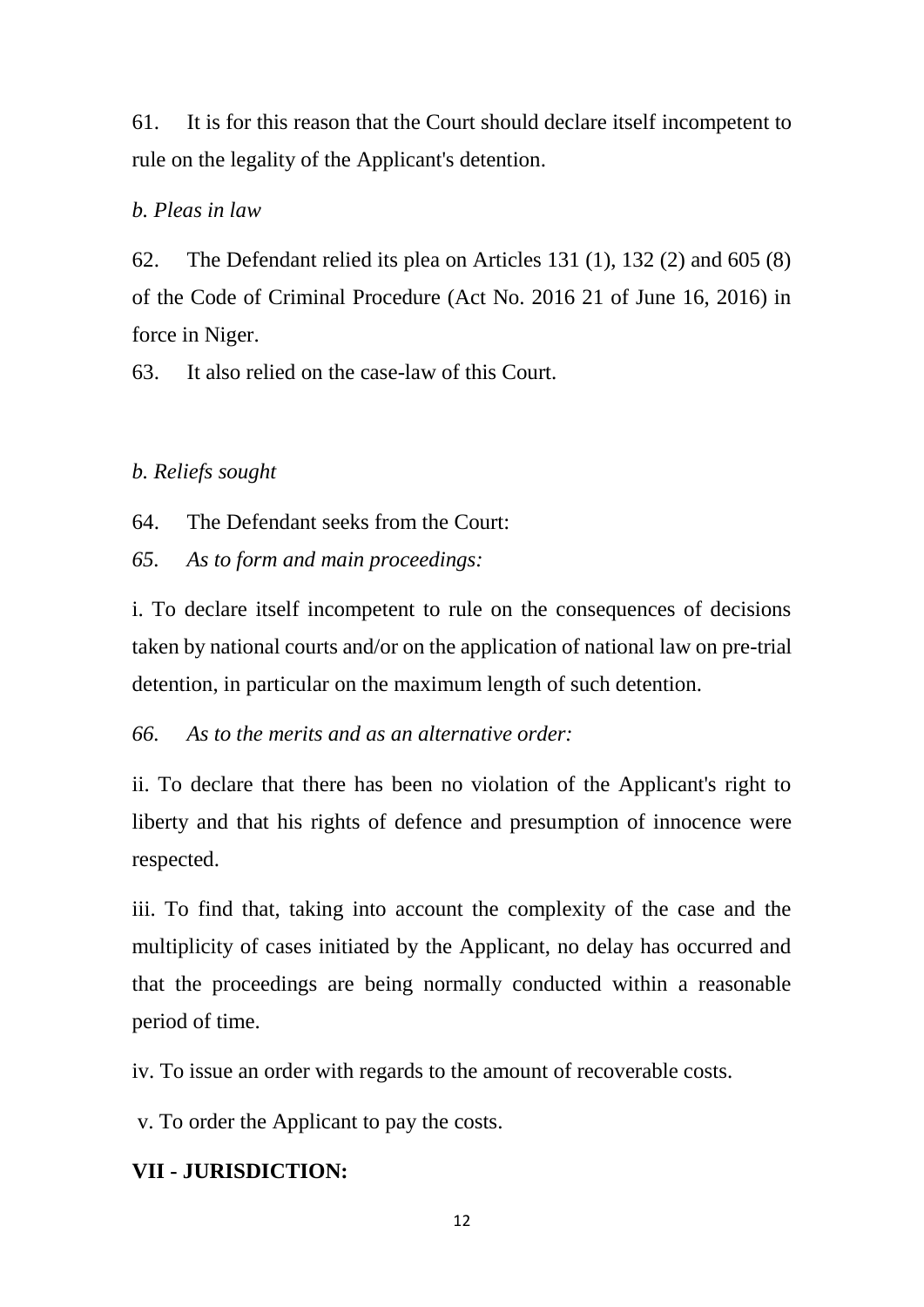#### **The alleged lack of jurisdiction of the Court:**

67. The Defendant raised the lack of jurisdiction of this Court, alleging, in summary, that from the jurisprudence of this Court, it is understood that appeals against decisions of national courts do not fall within its jurisdiction and that for the Court to rule on the legality of preventive detention, it would necessarily have to go through an interpretation of the aforementioned provisions of the Code of Criminal Procedure, to ensure its conciliation, which this Court does not consider itself competent to do.

68. The Applicant did not reply.

69. Based on the Defendant's submission, it is for the Court to ascertain its own jurisdiction.

70. To do so, it must first take into consideration both the legal texts governing its jurisdiction and the nature of the question put before it by the Applicant, based on the facts as alleged by the Applicant. See the case *CHUDE MBA v. REPUBLIC OF GHANA, Judgment No. ECW/CCJ/JUD/10/13,* in CCJRL (2013) p. 349§52.

71. Thus, it is from the analysis of the application lodged by the Applicant that the Court will verify whether the matter falls within its jurisdiction.

72. In this sense this Court pronounced in the case *BAKARY SARRE AND 28 ORS v. REPUBLIC OF MALI,* Judgment No. ECW/CCJ/JUD/03/1, in CCJRL (2011) p. 67, §25, that: "*The competence of the Court to adjudicate in a given case depends not only on its texts but also on the substance of the initiating application. The Court accords every attention to claims made by applicants, the pleas-in-law invoked, and in an instance where human rights violation is alleged, the Court equally carefully considers how the parties present such allegations. The Court therefore looks to find out whether the human rights violation as observed constitutes the main subject-matter of the*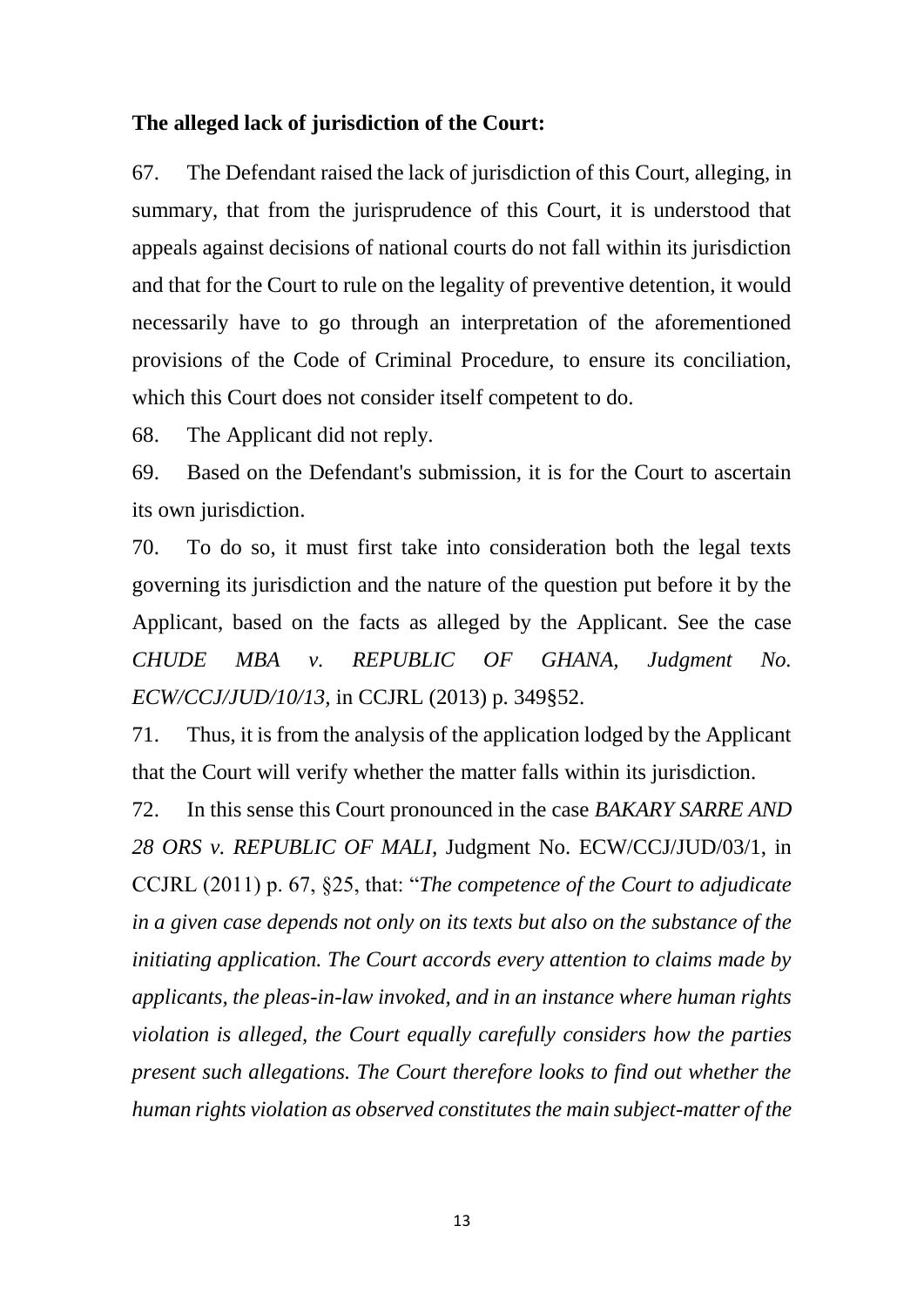*application and whether the pleas in-law and evidence produced essentially go to establish such violation*."

73. The jurisdiction of this Court is governed by Article 9 of Protocol A/P1/7/91 on the Court, as amended by Supplementary Protocol A/SP.1/01/05.

74. Paragraph 4 of the said Article 9 provides that:

"*The Court has jurisdiction to determine cases of human rights violations occurring in any member state*."

75. It is the case law of this Court that its jurisdiction cannot be called into question wherever the facts relied upon relate to human rights. (See the cases *HISSÈNE HABRÉ v. REPUBLIQUE DU SENEGAL*, Judgment No. ECW/CCJ/RUL/03/2010, CCJRL (2010) p. 43, § 53-61; *MAMADOU TANDJA v. REPUBLIQUE DU NIGER,* Judgment No. ECW/CCJ/JUD/05/10, CCJRL (2011) p. 105 ff.; *PRIVATE ALIMU AKEEM v. FEDERAL REPUBLIC OF NIGERIA*, Ruling No. ECW/CCJ/RUL/05/11, CCJRL (2011) p. 121 ff.)

76. This position of the Court has been permanently reaffirmed in a plethora of cases, making it indisputable that in a case, the mere allegation of a violation of human rights is sufficient to trigger the jurisdiction of this Court and it will assume jurisdiction without necessarily examining the veracity of the allegation. (See the case *DR. GEORGE S. BOLEY v. REPUBLIC OF LIBERIA & 4 ORS*, Judgment No. ECW/CCJ/JUD/24/19 §27).

77. Also, in relation to the said Article 9(4), this Court, in the case *SAWADOGO PAUL & 3 ORS v. REPUBLIC OF BURKINA FASO,* Judgment No. ECW/CCJ/JUD/07/20 §21 stated that: *"From the above provision, it is pertinent that two conditions must be met before the Court can exercise jurisdiction over an application brought before it for*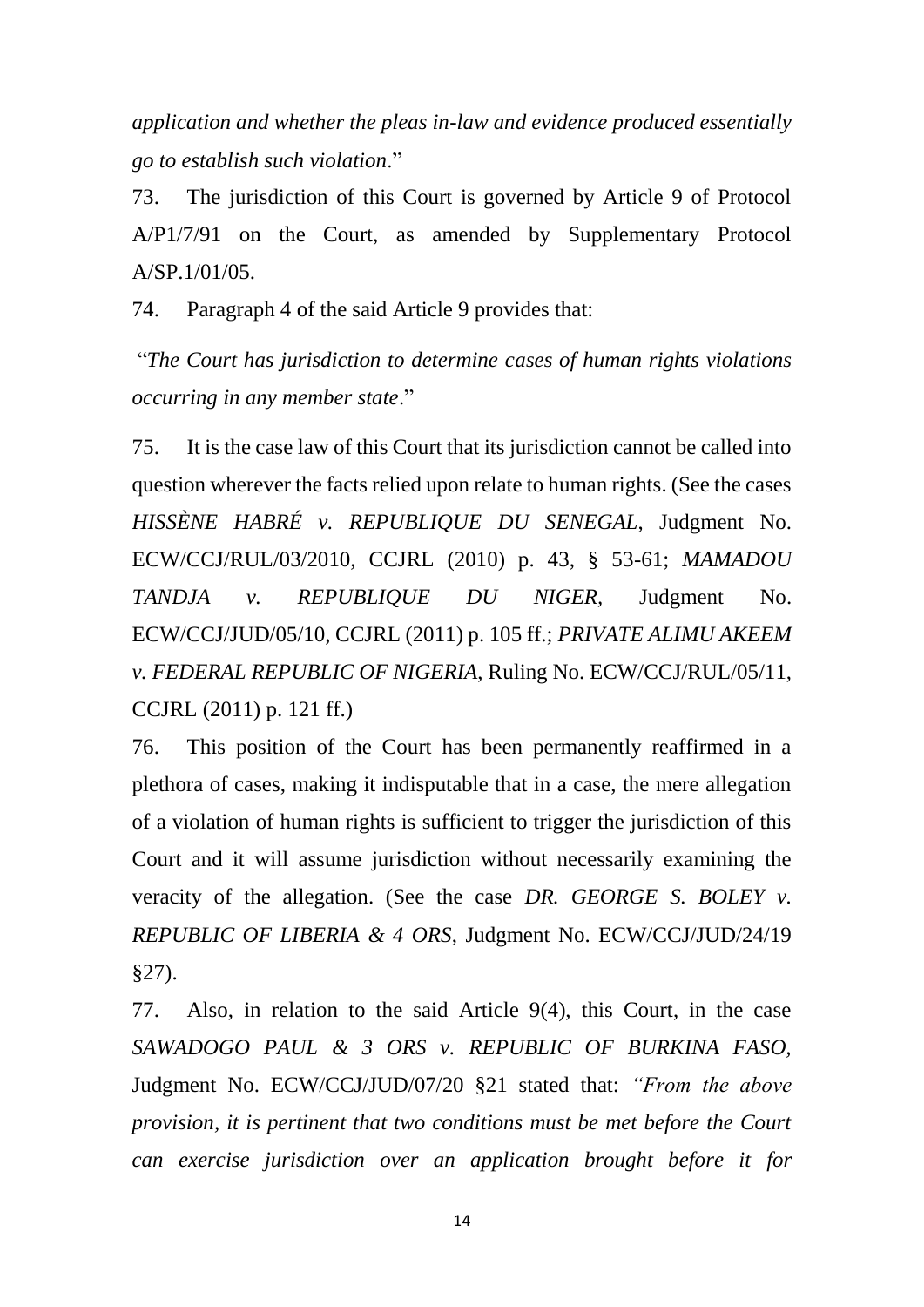*consideration- a) there must be an allegation of human rights violation and; b) such violation must have occurred within the territorial jurisdiction of the Member State against which the application was brought*."

78. In the instant case, the Applicant relies his initial application on alleged violation of his human rights, namely, the right to presumption of innocence, the right to respect for reasonable time for pre-trial proceedings and the right of access to justice and prays the Court to find such violations. 79. Therefore, contrary to the Defendant's contention, this Court has not been called upon to analyse judgment No. 2020/033/CC/CRIM of 27 May 2020 rendered by the Criminal Chamber of the Court of Cassation nor to interpret national law, namely the provisions of the Code of Criminal Procedure in force in Niger.

80. Indeed, this Court has stated several times that it is not a court of appeal, nor of *cassation* or *reformatio* of decisions taken by national courts, as rightly submitted by the Defendant. See, inter alia, the case of *JERRY UGOKWE v. THE REPUBLIC OF NIGERIA)*, Judgment of 7 October 2005, Case No. ECW/CCJ/02/05, para. 32.

81. This means that it is outside the Court's mandate to review a judgment delivered by a court of a Member State to confirm or revoke it. (See also the case of *BAKARY SARRE & 28 ORS v. THE REPUBLIC OF MALI*, Judgment No. ECW/CCJ/JUD/03/11 of 17 March 2011, p. 22; The case *AJAMI YASMINE MARIE JEANNE v. STATE OF CÔTE D'IVOIRE*, Judgment No. ECW/CCJ/JUD/12/20 of 8 July 2020, paras.172 and 173)

82. Likewise, in the same vein, the Court emphasised, in the case *MESSRS ABDOULAYE BALDE & ORS v. REP OF SENEGAL*, Judgment No. ECW/CCJ/JUD/04/13 para. 72, that: "*(*...*) its consistently held case laws that it has no mandate to examine the national laws of Member States or to review decisions made by the domestic courts of member states.*"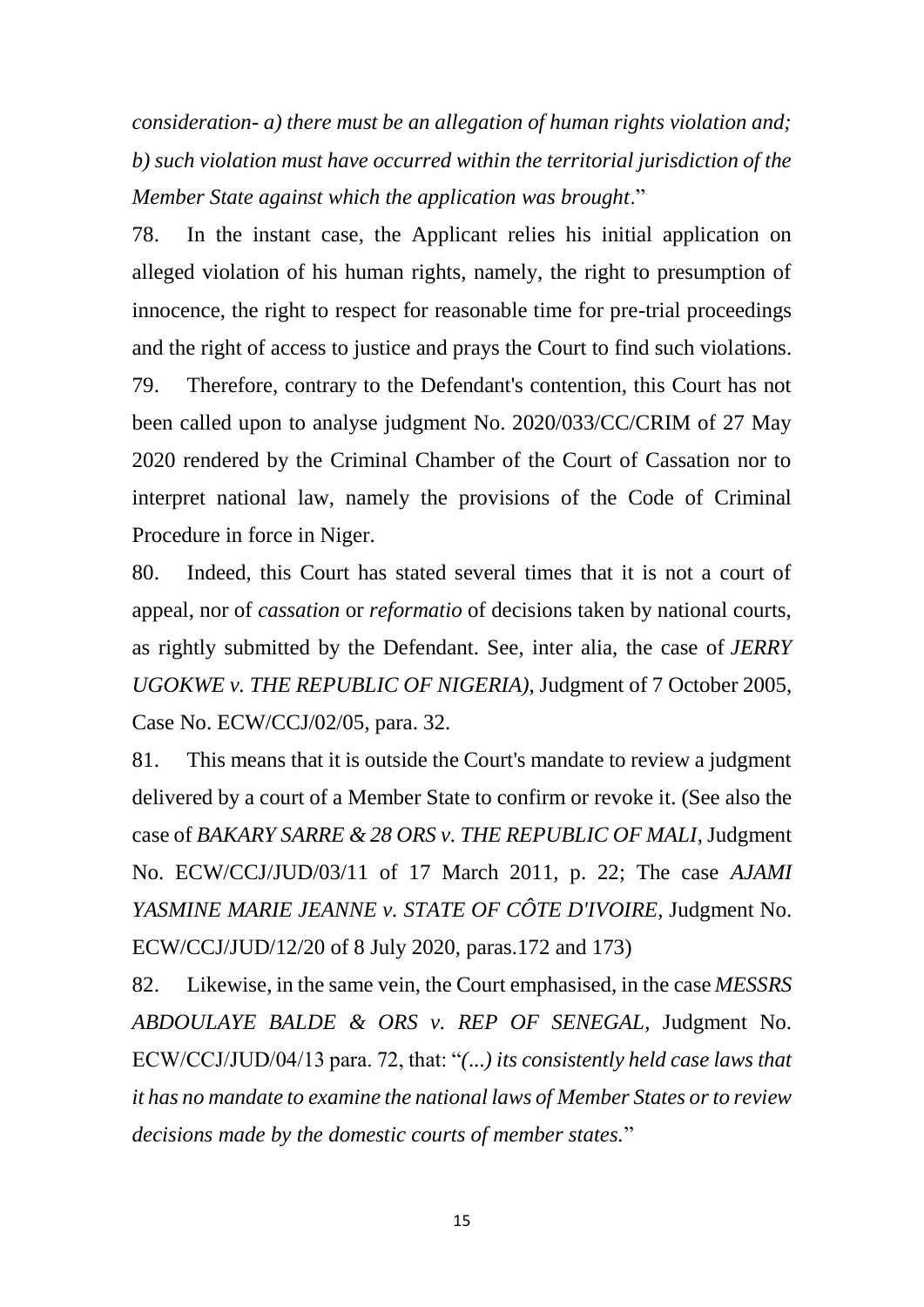83. This position has been affirmed several times by the jurisprudence of this Court, as mentioned by the Defendant State, namely, in the case of *MOUSSA LÉO KEITA v. REPUBLIC OF MALI,* Judgment No. ECW/CCJ/JUD/03/07 of 22 March 2007, IN (2004-2009) CCJ, LR, p. 73 & 30, where it was ruled that: *"Unlike other international courts of justice, such as the European Court of Human Rights, the Community Court of Justice, ECOWAS, does not possess, among others, the competence to revise decisions made by the domestic courts of Member States; it is neither a court of appeal nor a court cassation (cour de cassation) vis-a-vis the national courts, and as such, the action of the applicant cannot thrive"*.

84. However, mindful of its mandate, this Court has also been affirming that it is competent to examine the decisions of the courts of the Member States when it comes to ascertaining whether they have violated human rights.

85. In this regard see the case *FARIMATA MAHAMADOU & 3 ORS VS. REPUBLIC OF MALI*, Judgment No. ECW/CCJ/JUD/11/16 of 17 May 2016, Case No. ECW/CCJ/APP/39/15, pp. 11 and 12, para. 43 to 49, where it stated that : "*(...); Qu'en effet, lorsqu'une décision de justice est, en ellemême attentatoire aux droits de l'homme, il va de soi que le juge communautaire, qui a reçu mandat de protéger les droits des citoyens de la communauté, ne saurait avoir d'autre choix que d'intervenir et dénoncer cette violation*; *Qu'il ne saurait rester inerte face à une violation flagrante des droits de l'homme, peu importe l'acte qui est à l'origine de cette violation ; Qu'il ne s'agit pas pour lui ici de contrôler la légalité d'une décision rendue par une juridiction nationale mais de constater la violation manifeste des droits de l'homme contenue dans un acte judiciaire* ; *Qu'il faut en effet distinguer le contrôle opéré sur la légalité d'une décision rendue par une juridiction nationale et la constatation d'une violation des*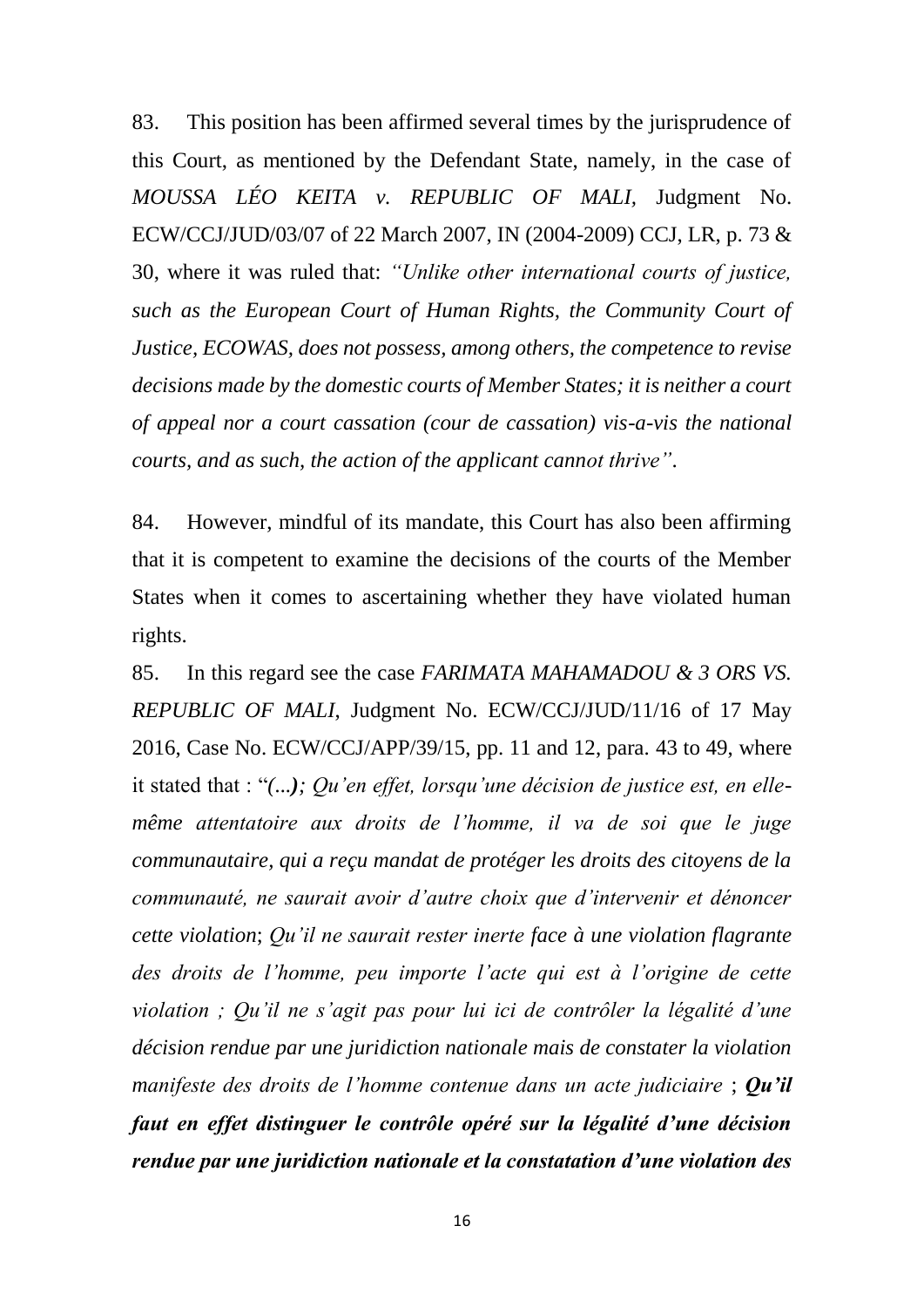*droits de l'homme résultant d'une décision de justice ; Que si le juge communautaire ne peut apprécier la bonne application des textes de droit interne par les juges nationaux, il reste compétent pour relever les violations des droits de l'homme même lorsqu'elles ont pour origine une décision rendue par un juge d'un des Etats membres ; Que le juge des droits de l'homme qu'il est, ne remplirait pas son rôle de protecteur des droits de l'homme, s'il devait laisser échapper des violations flagrantes des droits de l'homme, contenues dans des décisions des juridictions nationales*." (Emphasis added)

86. In the same vein, this Court has stated that it is competent to examine national legislation whenever necessary to ascertain whether its application results in a violation of the human rights invoked.

87. In the instant case, the Defendant State also appears to wish to question the competence of this Court to examine the national legislation of a Member State, in particular its own, to ascertain the legality or legitimacy of the pretrial detention imposed on the Applicant.

*88.* In this regard, the Court in the case *FEDERATION OF AFRICAN JOURNALIST v. THE REPUBLIC OF THE GAMBIA,* relying on its own jurisprudence, reiterated that*: "it will not examine the laws of member states in abstracto since it is not a constitutional court but, once human rights violation are alleged, it invokes its jurisdiction to examine whether or not there has been violation." (page 31).*

89. The Court thus concludes that it is competent to examine both a national judicial decision of a Member State and the national legislation whenever they contain an allegation of a violation of human rights.

90. Thus, considering the facts alleged and the reliefs sought by the Applicant, the ground for the present action is the alleged violation of human rights, allegedly committed in the territory of the Defendant State,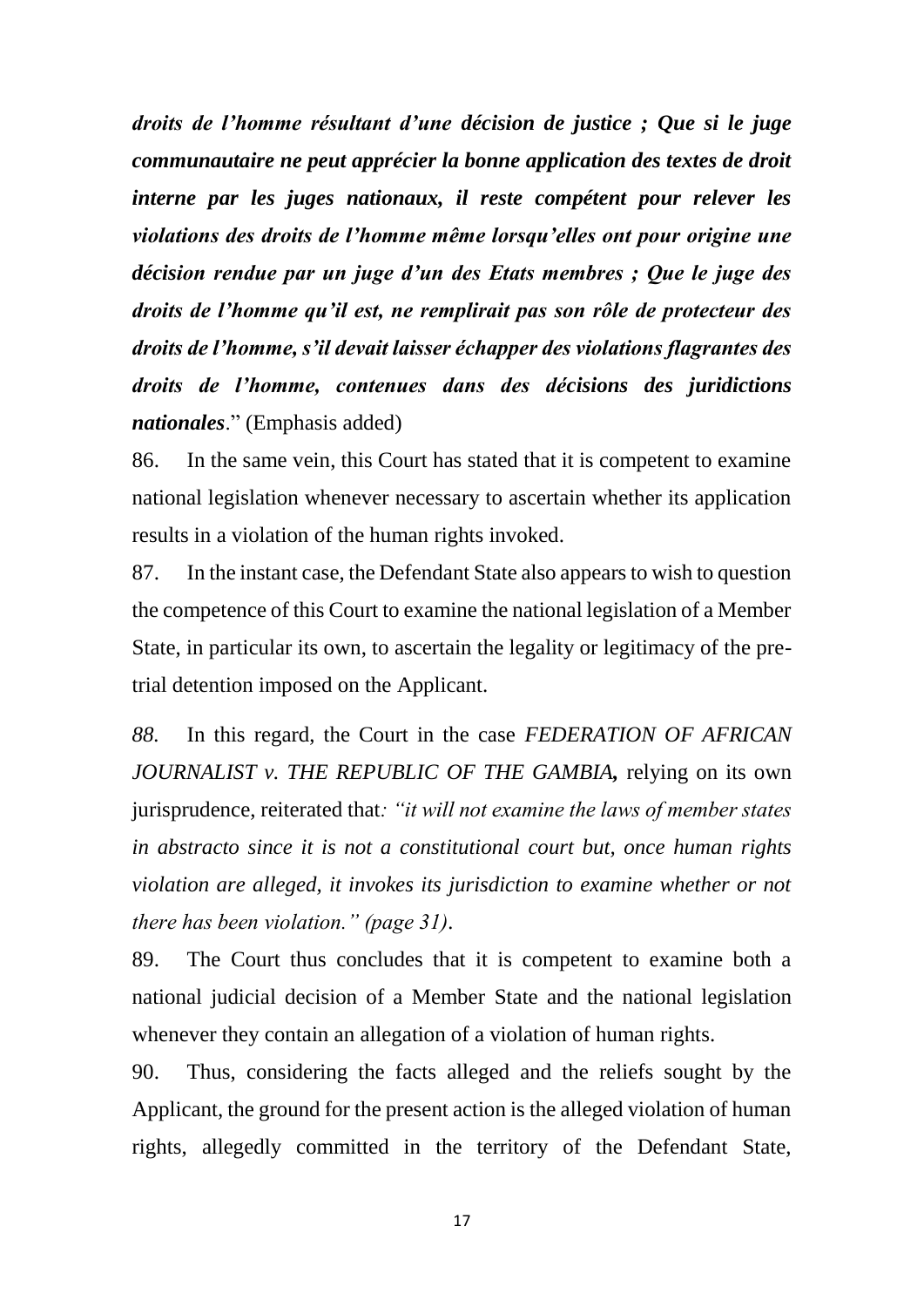guaranteed by legal instruments for the protection of human rights, namely, the African Charter on Human and Peoples' Rights, ratified by Member States of ECOWAS, such as the Defendant State, and which, therefore, bind them and impose on them the duty to respect and protect the rights proclaimed therein. (See the case *AMOUZOU HENRI et 5 AUTRES v. RÉPUBLIQUE DE COTE D'IVOIRE*, Judgment No. ECW/CCJ/JUD/04/09, of 17 December, Case No. ECW/CCJ/APP/01/09)

91. Consequently, since the requirements of Article 9(4) of Protocol A/P1/7/91 on the Court, as amended by Supplementary Protocol A/SP.1/01/05, are met, the Court understands that it entertains jurisdiction to rule on the instant case.

#### **VIII - ADMISSIBILITY**

92. The admissibility of the application is governed by the provisions of Article 10 (d), of Protocol A/P1/7/91 on the court as amended by Supplementary Protocol A/SP.1/01/05, as cited above, which provides that:

"*Access to the Court is open to the following: (...) d) Individuals on application for relief for violation of their human rights; the submission of application for which shall:*

*i) Not be anonymous; nor*

*(ii) Be made whilst the same matter has been instituted before another International Court for adjudication; (...)"*

93. Therefore, having the Applicant identified himself as a victim of a human rights violation, the Court finds that the claim is neither manifestly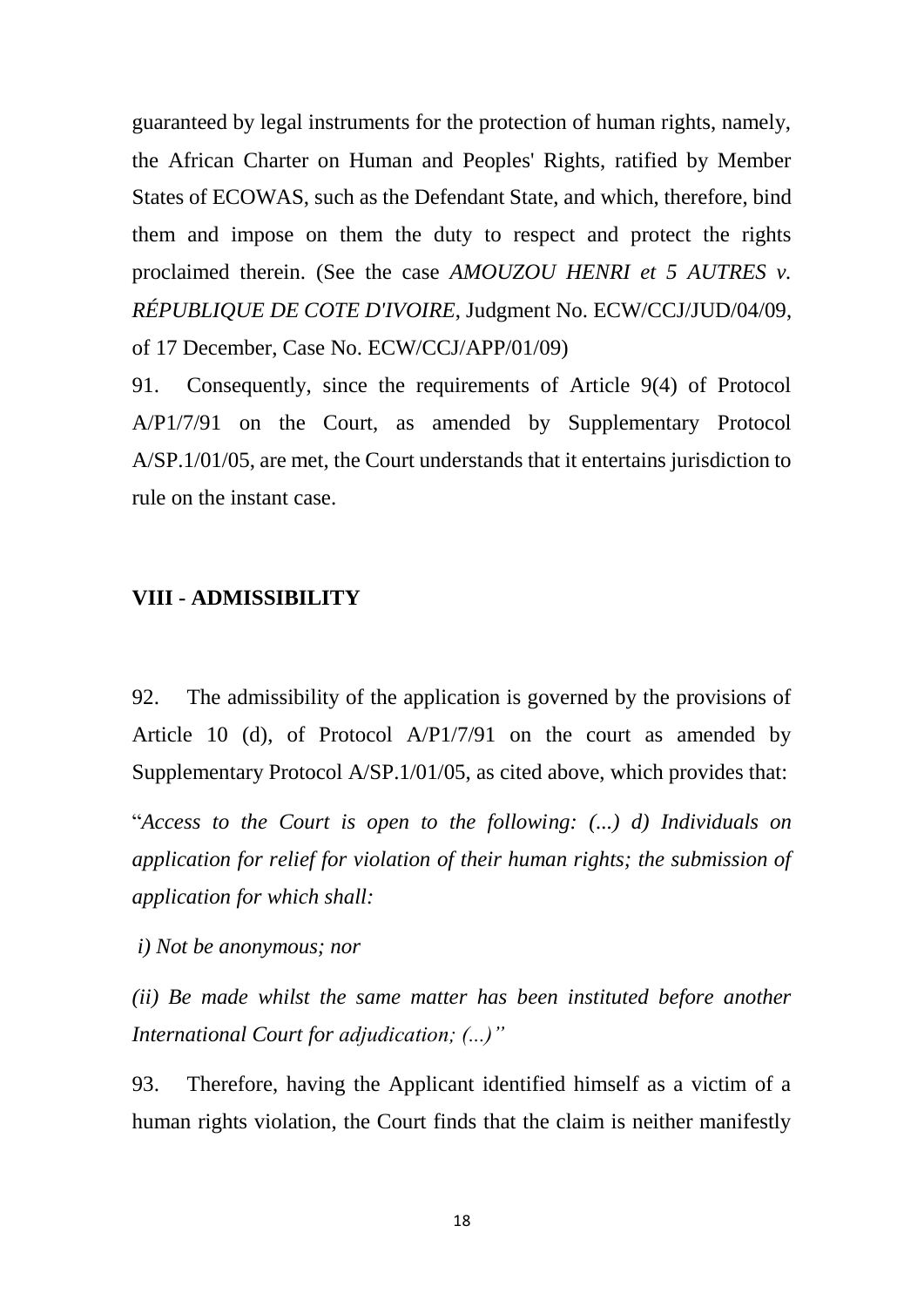unfounded under the aforementioned article nor inadmissible on any other grounds.

94. The instant case must therefore be declared admissible.

### **IX. MERITS**

95. The Court now proceeds to examine each of the human rights allegedly violated by the Defendant State, taking into consideration the questions the Applicant puts to the Court's decision.

# **a) The alleged violation of Articles 2 and 6 of the African Charter on Human and Peoples' Rights (ACHPR) by the violation of the Applicant's personal freedom:**

96. In the instant case, the Applicant alleged that in 2013, armed men attacked the military barracks in Agadez (Niger Republic). The defence and security forces discovered that the attackers spent the night before the attack in the Applicant's house, so he was notified that he was being prosecuted by the Public Prosecutor's Office before the Niamey High Court for complicity in murder and assassination and association with criminals linked to a terrorist group. That he was charged for these same crimes and arrested on June 13, 2013, by the investigating judge of the Anti-Terrorism chamber of the Niamey Special High Court. That after seven years of detention, the Applicant has not only not been tried, but remains in the pre-trial detention, in violation of Article 605(8) of the Niger Code of Criminal Procedure (Law No. 2016 21 of June 16, 2016), because his case is pending before the Counter-terrorism Control Chamber, which is only a court of second instance in pre-trial matters in Niger. To this date, no judgment referring the case back to the Chamber for trial has been delivered, in violation of the procedural rules laid down by Niger's domestic positive law, but also by international law.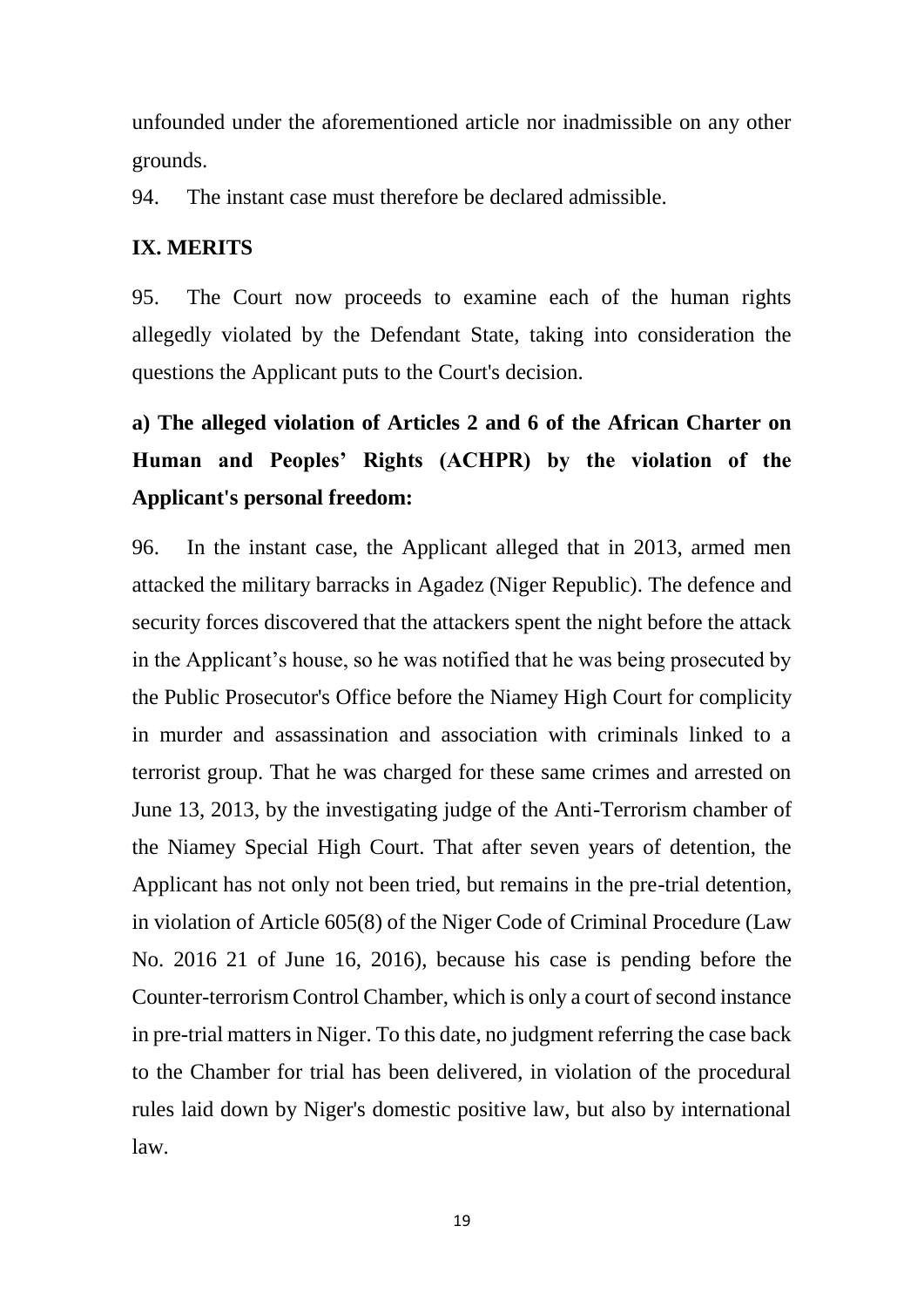97. That he first appealed to the investigating judge who rejected his application for provisional release.

98. He submitted an application for release to the Control Chamber for counterterrorism matters of the Niamey Court of Appeal on 5 November 2019 (Exhibit No. 2).

99. This application remained unanswered.

100. He wrote to the Minister of Justice by correspondence from his lawyer on 23 December 2019 and the latter never replied, despite the Applicant seeking only to be tried. (Exhibit 3)

101. On its turn, the Defendant claimed that:

102. The Applicant fails to point out the facts characterising the violation of the provisions of the Articles relied upon.

103. That the Applicant's pre-trial detention cannot in itself constitute a violation of his rights and freedoms, as it was carried out in accordance with and based on provisions of national law.

104. That in fact, under article 131 of the Niger Code of Criminal Procedure, pre-trial detention is an exceptional measure and can only be ordered or maintained under the terms and conditions defined therein.

105. The Applicant's pre-trial detention cannot be considered an illegal violation of his liberty because it was carried out in accordance with legal requirements.

106. That the Applicant is charged with complicity in terrorism, murder and criminal association and that his pre-trial detention and continued detention are therefore amply justified by law.

107. That the Applicant is charged with complicity in terrorism, murder and criminal association.

108. That there was no unlawful violation of his liberty and therefore no violation of his human rights.

 $\checkmark$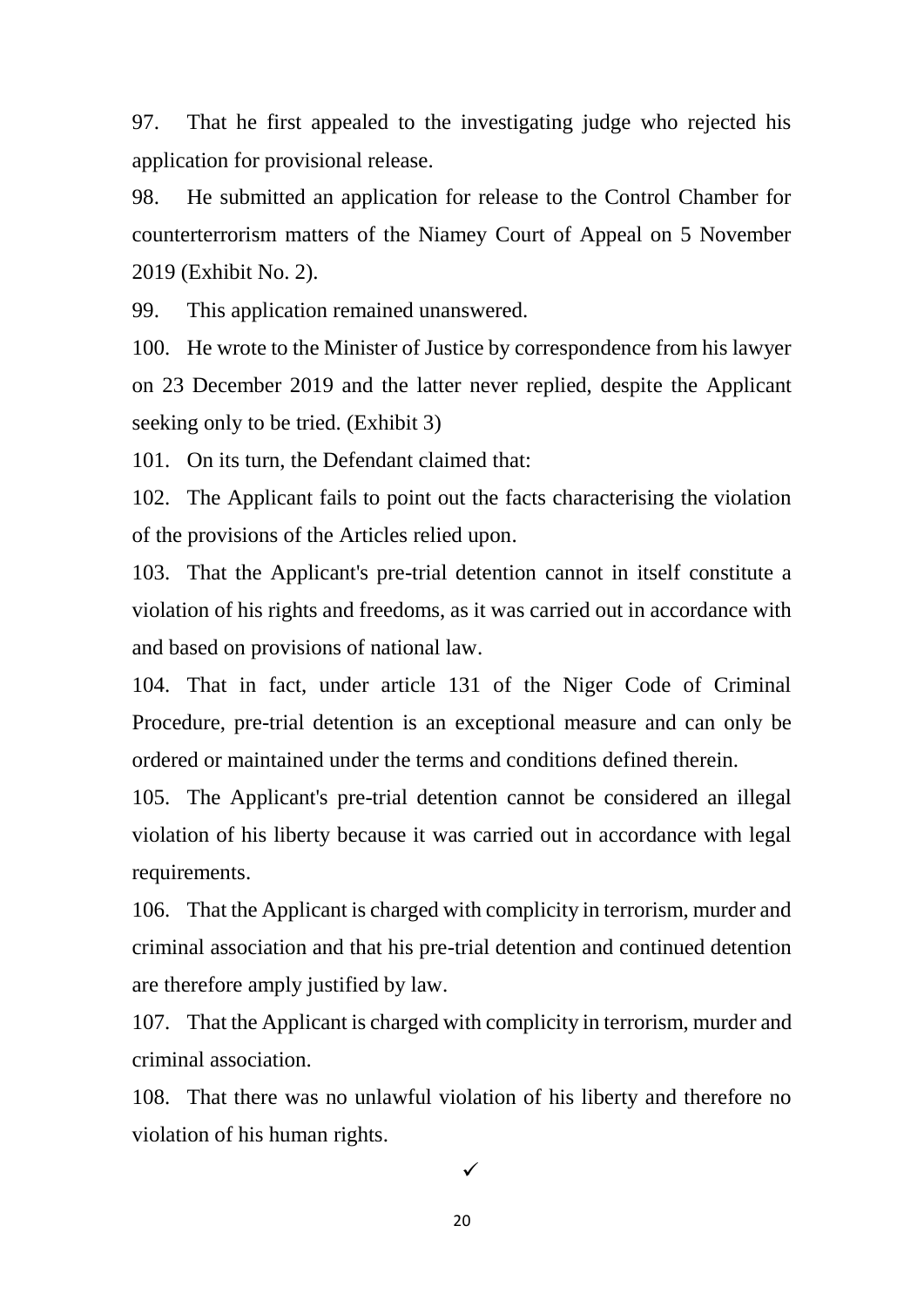109. Article 2 of the Charter states that:

 *"Every individual shall be entitled to the enjoyment of the rights and freedoms recognized and guaranteed in the present Charter without distinction of any kind such as race, ethnic group, colour, sex, language, religion, political or any other opinion, national and social origin, fortune, birth or other status."* (See also Articles 1 and 2 of the Universal Declaration of Human Rights)

110. Article 2 of the Charter is imperative for the respect and enjoyment of all other rights and freedoms protected in the Charter. The provision strictly prohibits any differential treatment between persons existing in similar contexts based on one or more of the prohibited grounds listed in Article 2 above. (See the case of *AJAMI YASMINE MARIE JEANNE V. STATE OF COTE D'IVOIRE*, Judgment No. ECW/CCJ/JUD/12/20 of 8 July 2020, p.41 & 253)

111. In the instant case, the Applicant merely asserts that the Defendant violated the aforementioned Article 2 of the Charter, without indicating what kind of discriminatory treatment he was subjected to in comparison with other persons who were in the same situation as him, nor does he specify the grounds prohibited by Article 2 of the Charter, the burden of which was upon him.

112. Based on the foregoing reasons, the Court considers that the Applicant is not victim of any discriminatory practice that violates the principle of the prohibition of discrimination guaranteed by Article 2 of the Charter.

113. In this sense, the Court concludes that the Applicant's claim in this regard must be dismissed.

 $\checkmark$ 

114. Article 6 of the Charter states that: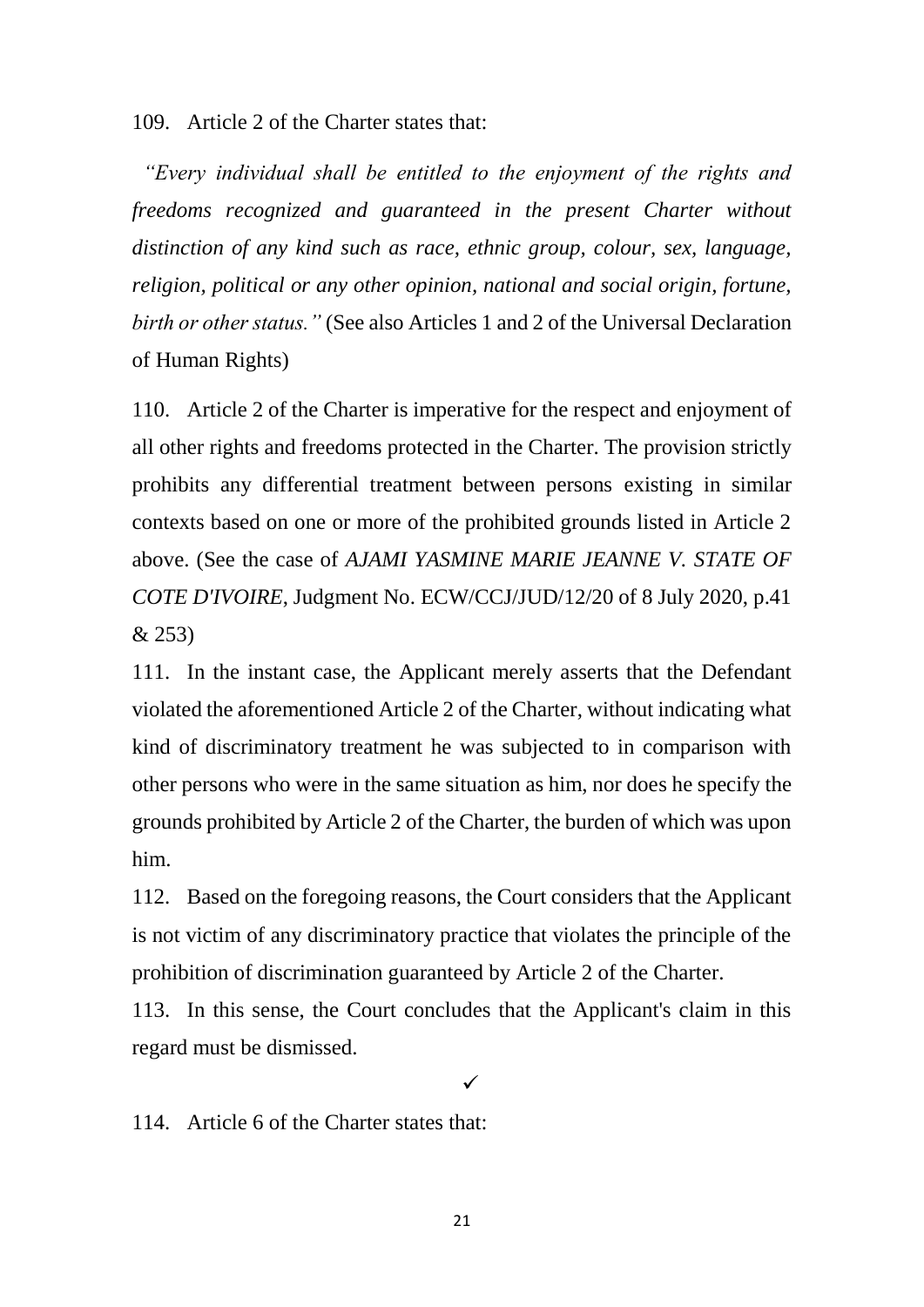*"Every individual shall have the right to liberty and to the security of his person. No one may be deprived of his freedom except for reasons and conditions previously laid down by law. In particular, no one may be arbitrarily arrested or detained."*

115. The Universal Declaration of Human Rights (UDHR) in its Articles 3 and 9 and the International Covenant on Civil and Political Rights (ICCPR) in its Article 9(1) follow on the same vein.

116. Similarly, Article 7 of the American Convention on Human Rights and Article 5 of the European Convention on Human Rights guarantee the right to liberty and security of individuals, the latter being the only one that specifically lists in paragraphs (a) to (f) the grounds that can legally justify the deprivation of liberty.

117. All the above-mentioned human rights protection instruments guarantee individuals the right to liberty and security of person, establishing that the deprivation of liberty must, in all cases, occur for reasons and under conditions previously determined by law (meaning domestic or national law of the States Parties), in other words, respecting the principle of legality.

118. Similarly, the Human Rights Committee has observed that: "*no one shall be deprived of liberty except on such grounds and in accordance with such procedure as are established by law(...). Deprivation of liberty without such legal authorization is unlawful. Continued detention despite an operative (exécutoire) judicial order of release or a valid amnesty is also unlawful*." (See General Comment No. 35 §22).

119. In this regard, the Court wrote in the case *BENSON OLUA OKOMBA v. REPUBLIQUE DU BENIN*, Judgment No. ECW/CCJ/JUD/05/15 that: *"The above-mentioned human rights treaties, provides that deprivation of liberty within a State must in all cases be carried out in accordance with the law.*" (pag. 16) (See also the case *CHIEF EBRIMAH MANNEH v. THE*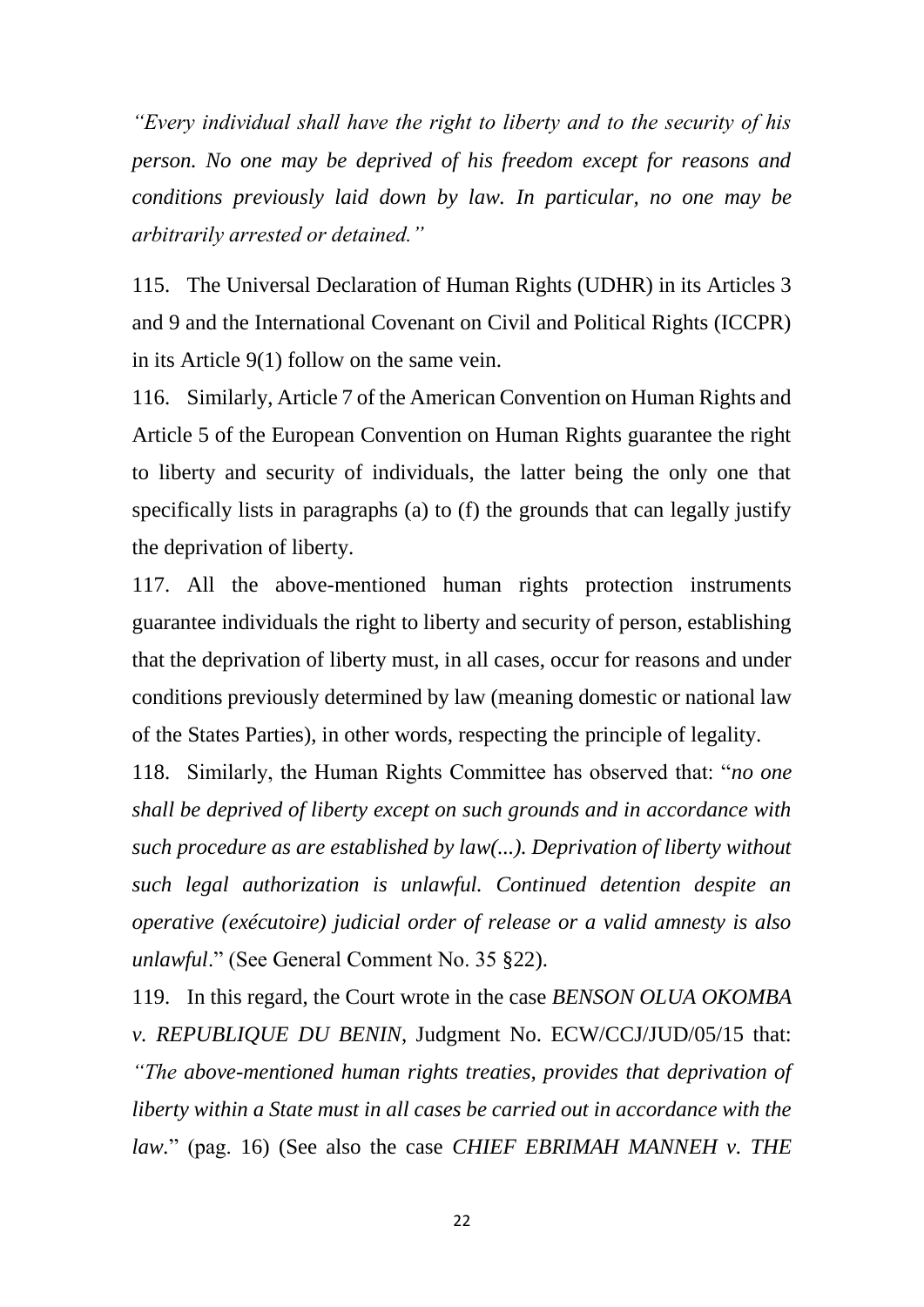*REPUBLIC OF GAMBIA*, Judgment No. ECW/CCJ/JUD/03/08 in LR 2004- 2009, (§15).

120. Also, the Court defined arbitrary detention, as: *"any form of curtailment of individual liberty that occurs without a legitimate or reasonable ground and is in violation of the conditions set out under the law.*" - See the case *BADINI SALFO v. RÉPUBLIQUE DU BURKINA FASO*, Judgment ECW/CCJ/JUD/13/12 - and referred in the case *DAME HADJITOU MANI KORAOU v. RÉPUBLIQUE DU NÍGER, Judgment ECW/CCJ/JUD/06/08* the Court ruled that: "*une détention est dite arbitraire lorqu'elle ne repose sur aucune base légale*." (§91)

121. The notion of arbitrariness also covers deprivation of liberty contrary to the standards of reasonableness, i.e. whether it is "*just, necessary, proportionate and equitable as opposed to unjust, absurd and arbitrary*". (See African Commission, Communication No. 458/1991, in the case MUKONG v. CAMEROON and the Human Rights Committee in General Comment No. 35 §12).

122. The African Court on Human and Peoples' Rights (AfCHPR), in its judgment in the case *ONYACHI AND NJOKA v. TANZANIA* (Application No. 003/2015 of 28 September 2017) highlighted the three criteria established by international human rights jurisprudence to determine whether or not a deprivation of liberty is arbitrary, as being the following: "*(...) the lawfulness of the deprivation, the existence of clear and reasonable grounds and the availability of procedural safeguards against arbitrariness.",* having concluded that: *"These are cumulative conditions and non-compliance with one makes the deprivation of liberty arbitrary*."

123. As set out in the "*Principles and Guidelines on the Right to a Fair trial and Legal Assistance in Africa"* adopted by the African Commission: "*States must ensure that no one shall be subject to arbitrary arrest or detention, and that arrest, detention or imprisonment shall only be carried*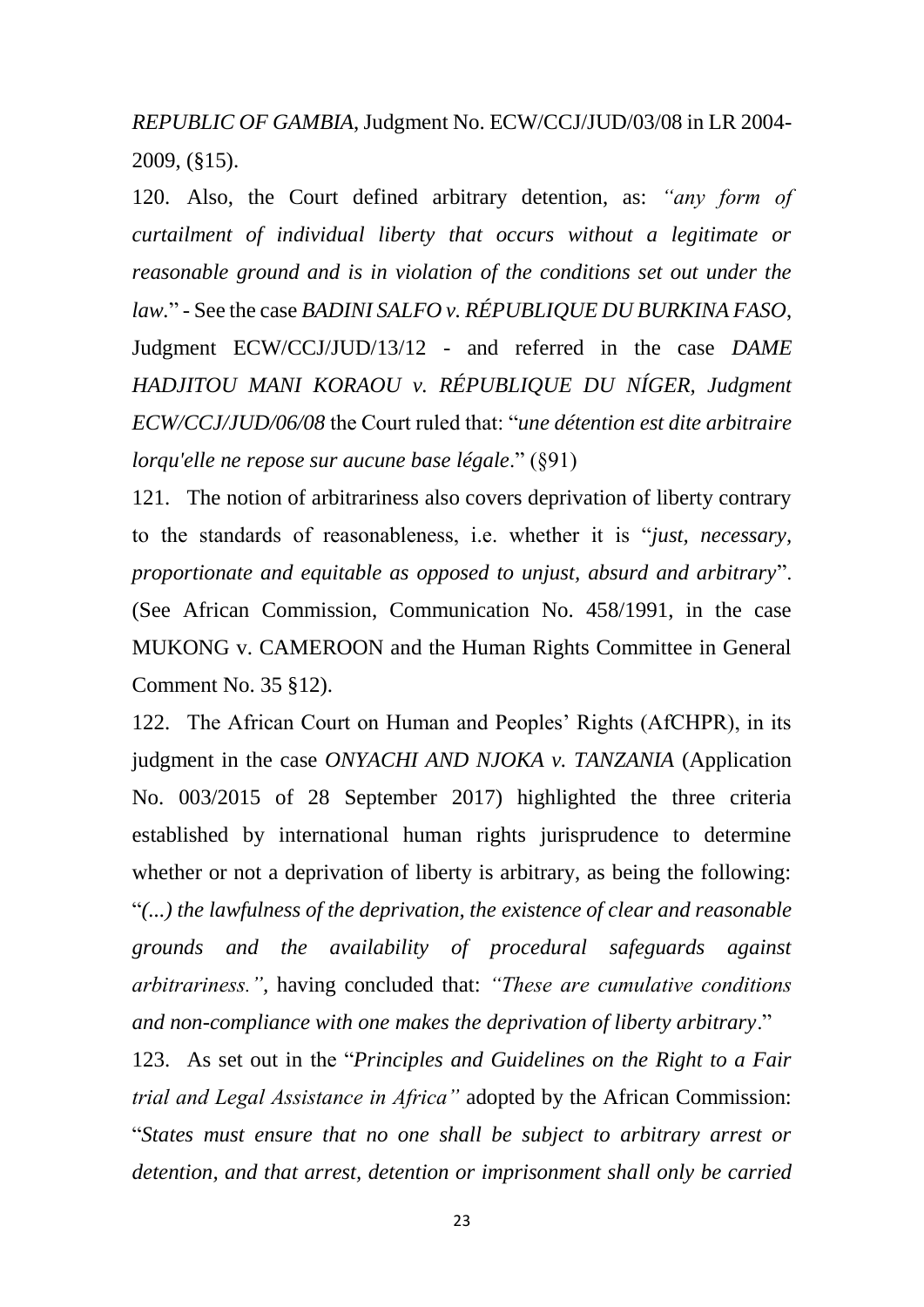*out strictly in accordance with the provisions of the law, and by competent officials or persons authorized for that purpose, pursuant to a warrant, on reasonable suspicion or for probable cause*." (See Principle M. [1.(b)])

124. Detention or deprivation of liberty occurs as soon as an individual is forcibly held in a police station or prison or when an authority orders him/her to remain in a certain place.

125. And the indication of the beginning of the deprivation of liberty makes it possible to control the overall duration of the possible detention.

126. As the European Court of Human Rights held in the case of *GUZZARDI V. ITALY*, Application No. 737/76 (1980), to determine whether a person has been deprived of his liberty under Article 5: "*the starting point must be his concrete situation and account must be taken of a whole range of criteria such as type, duration, effects and manner of implementation of the measure in question*".

127. And, as the Human Rights Committee has pointed out: "*Review of the factual basis of the detention may, in appropriate circumstances, be limited to review of the reasonableness of a prior determination.*" (See General Comment No. 35 §39)

128. Detention or imprisonment is considered arbitrary when it is not in conformity with national or international law, and it happens whenever it lacks legitimacy or reasonable grounds. (See the judgment of this Court ECW/CCJ/JUD/05/17, rendered in the case of *BENSON OLUA OKOMBA v. REPUBLIQUE DU BENIN* (p.16).

129. As this Court stated in Judgment No. ECW/CCJ/JUD/04/09, rendered in the case *AMOUZO HENRI ET OUTRES v. REPUBLIQUE DU CÔTE D'IVOIRE, "...une detention peut être au départ exempte d'observations, c'est-à-dire être légale, et devenir postérieurement arbitraire, au delà d'un délai raisonnable dans lequel le détenu doit être jugê*." (§ 88)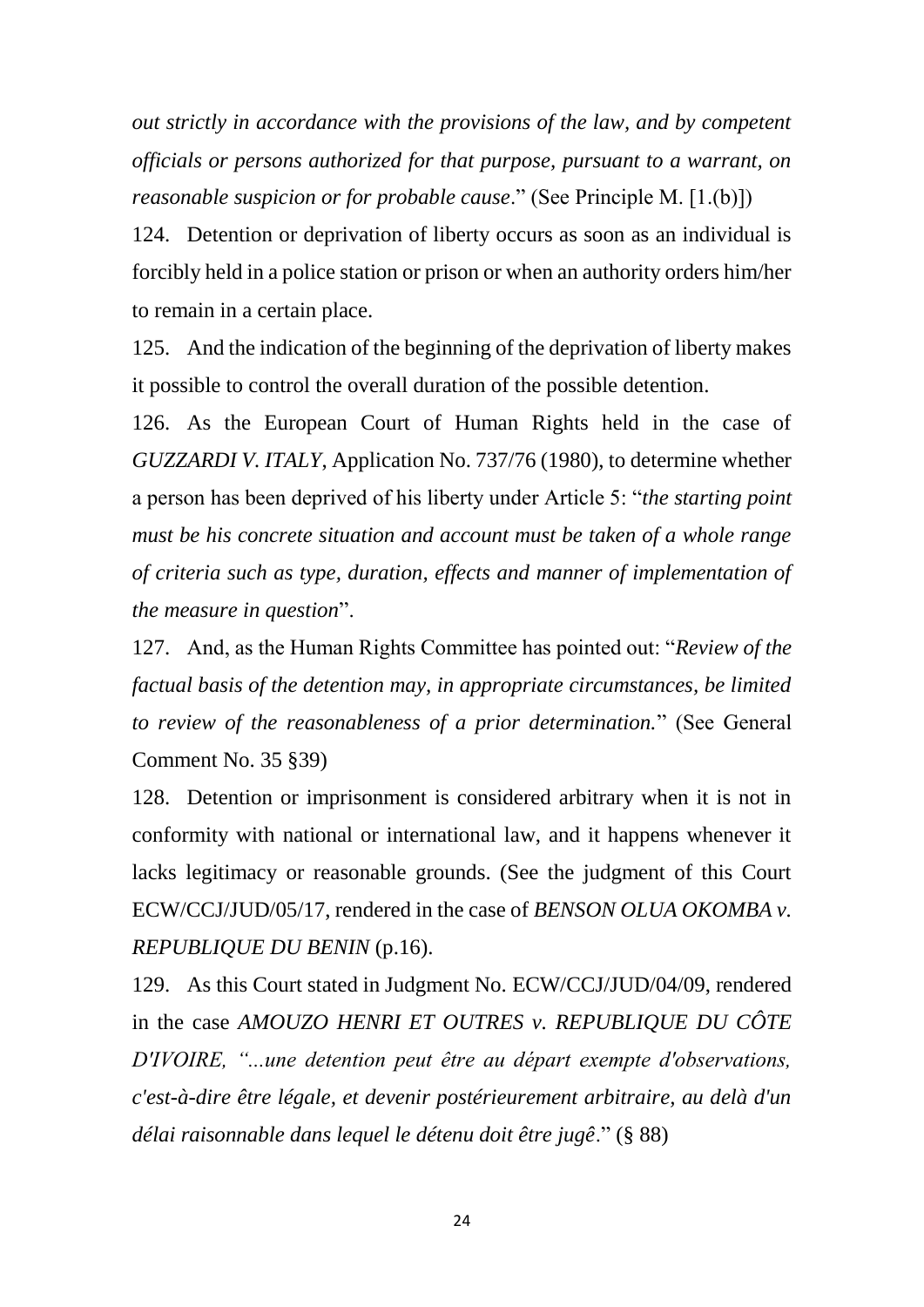*130.* This Court further reiterated in *MARTIN GEGENHEIMER & 4 ORS.v. The REPUBLIC OF NIGERIA & ANOR*, in its Judgment No. ECW/CCJ/JUD/03/21 of 04 March 2021, §104 that: "*The watch word for the validity of any arrest is lawfulness and reasonableness. It follows therefore that powers of arrest must not only be provided for under the law but the grounds upon which it is exercised must be reasonable, otherwise what might be initially lawful becomes arbitrary and illegal."* See the case of *MR. GODSWILL TOMMY UDOH v. FEDERAL REPUBLIC OF NIGERIA (2016) ECW/CCJ/JUD/26/16, page 17 (Unreported)".*

131. Reiterating the same position, see also the case of *KODJO ALAIN VICTOR CLAUDE v. LA RÉPUBLIQUE DE CÔTE D'IVOIRE*, Judgment N°. ECW/CCJ/JUD/09/21§53.

132. In the instant case, the Applicant was notified that he was being prosecuted by the Public Prosecutor's Office at the Niamey High Court for complicity in murder and assassination, and association with criminals, in connection with a terrorist enterprise; He was charged for the same crimes and arrested on 13 June 2013 by the investigating judge of the Anti-Terrorism Chamber of the Niamey Special High Court. And after seven years of detention, the Applicant has not only not been tried but remains in the pretrial jail.

133. This means that the Applicant has been in pre-trial detention for more than 7 years.

134. The Niger Code of Criminal Procedure establishes that:

*"Art. 131.1 bis: (Loi n° 2003-26 du 13 juin 2003). La détention provisoire ne peut excéder une durée raisonnable, au regard de la gravité des faits reprochés à l'inculpé et de la complexité des investigations nécessaires à la manifestation de la vérité.*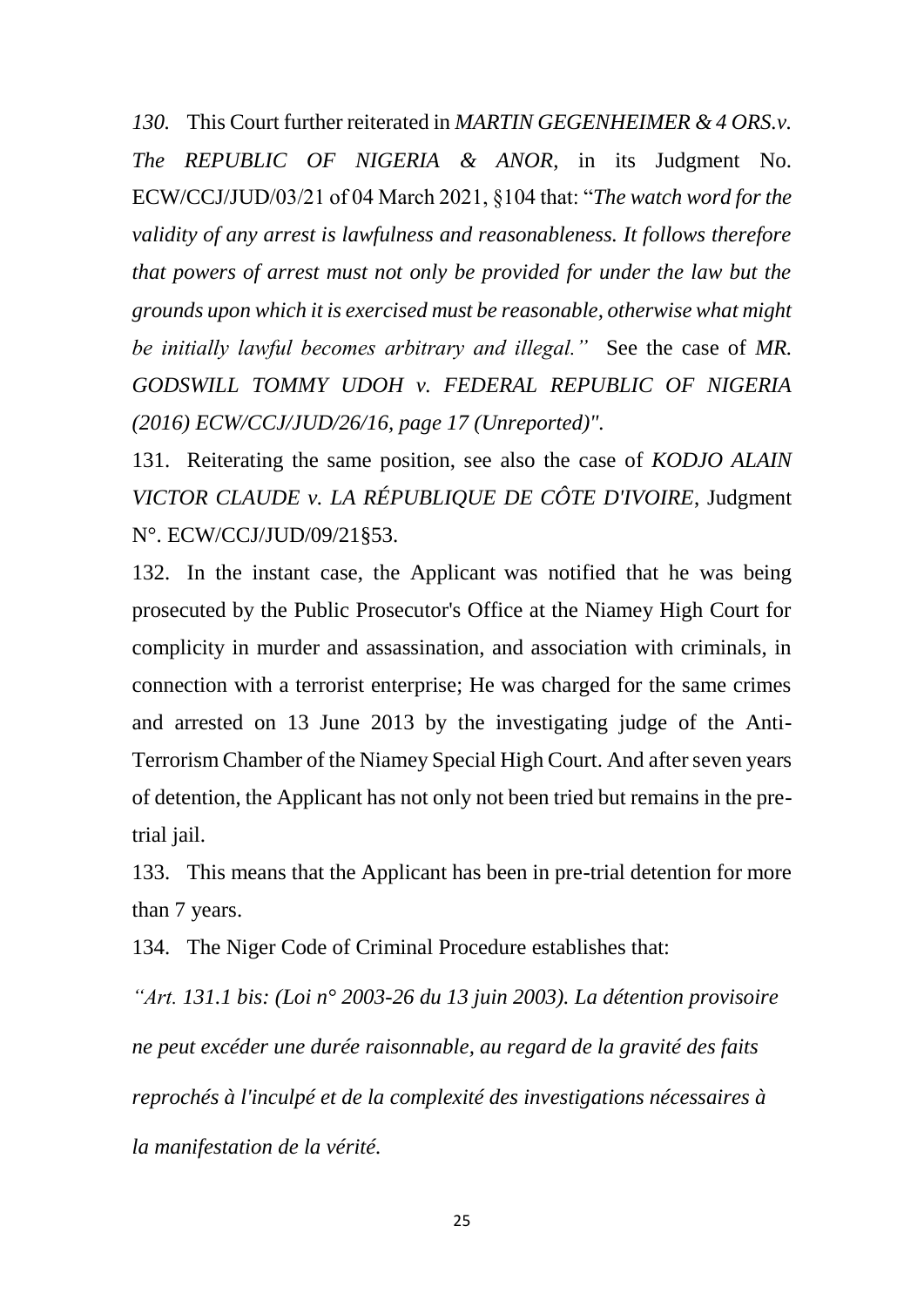*Le juge d'instruction doit ordonner la mise en liberté immédiate de la personne placée en détention préventive, selon les modalités prévues par l'article 134, dès que les conditions prévues à l'article 131 et au présent article ne sont plus remplies.*

*Art. 132: (Loi n° 2003-26 du 13 juin 2003). En matière correctionnelle, lorsque le maximum de la peine prévue par la loi est inférieur ou égal à 3*

*ans d'emprisonnement, l'inculpé domicilié au Niger ne peut être détenu plus de six mois après sa première comparution devant le juge d'instruction s'il n'a pas été déjà déjà convamné soit pour crime, soit pour délit à un emprisonnement de plus de trois ans sans sursis.*

*Dans les cas autres que ceux prévus à l'alinéa précédent, l'inculpé ne peut être détenu plus de six mois renouvelables une seule fois par ordonnance motivée du juge d'instruction.*

*Art. 132-1: (Loi n° 2003-26 du 13 juin 2003). En matière criminelle, l'inculpé ne peut être maintenu en détention au-delà de 18 mois. Toutefois, le juge d'instruction peut, à l'expiration de ce délai décider de prolonger la détention pour une durée qui ne peut être supérieure à 12 mois par une ordonnance non renouvelable selon la même procédure.*

*(Loi n° 2007-04 du 22 février 2007). Toutefois, les dispositions ci-dessus ne s'appliquent pas aux cas de meurtre, assassinat, parricide, empoisonnement ainsi qu'aux vols criminels et aux détournements de deniers publics."*

135. The same law also states in "CHAPITRE II: DE LA PROCEDURE DEVANT LE POLE JUDICIAIRE EN MATIERE DE LUTTE CONTRE LE TERRORISME." Provides for in its: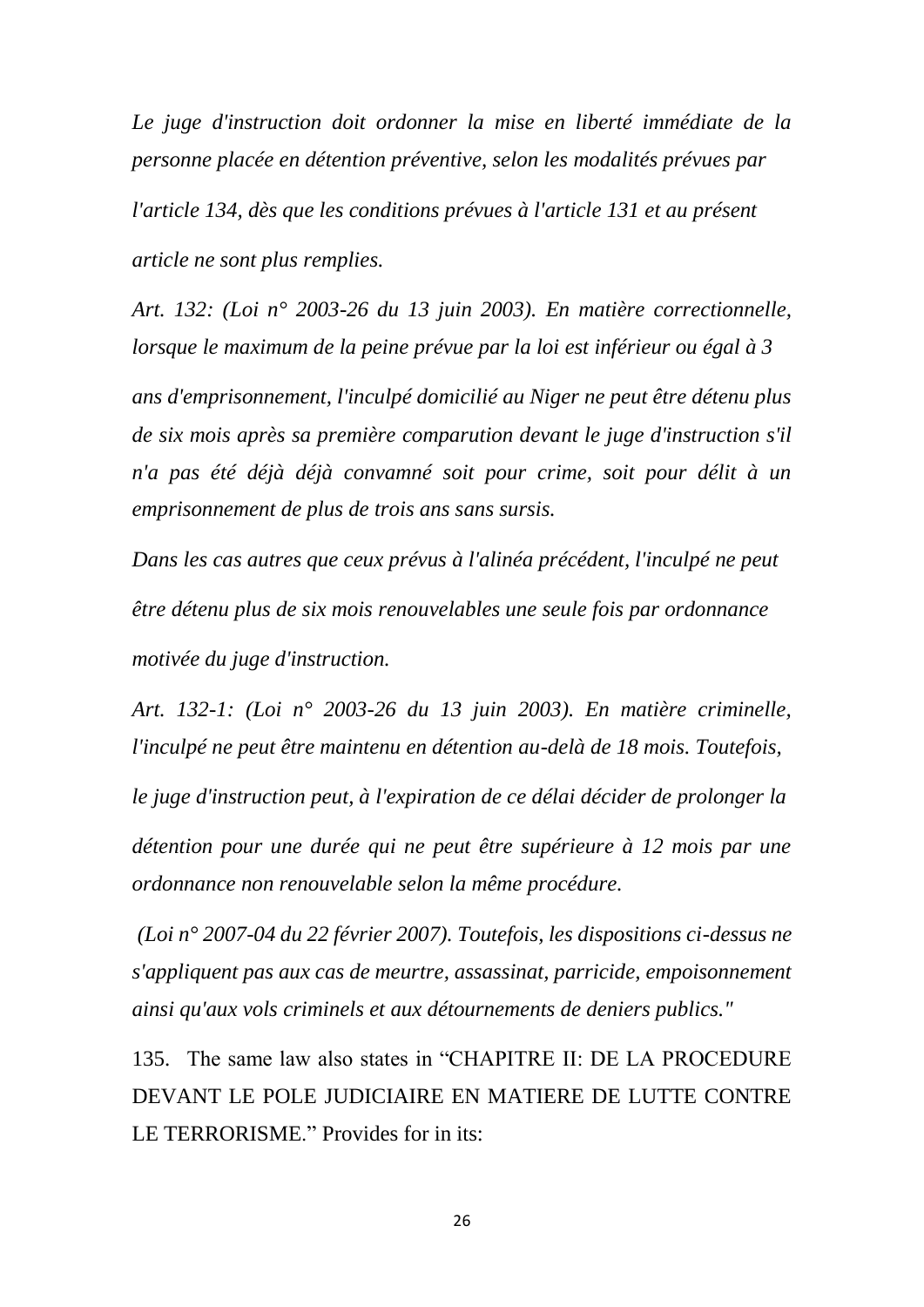Art. 605.8 (nouveau) que *"(Loi n° 2016-21 du 16 juin 2016) La durée totale de la détention préventive ne peut excéder quatre (4) ans en matière criminelle et deux (2) ans en matière délictuelle."*

136. In the instant case, the Applicant is charged with complicity in terrorism, murder and criminal association and has been in detention since 13 June 2013, that is, he has been in pre-trial detention for more than 7 years without being tried by a final judgment.

137. Complicity presupposes a mere material or moral aid to the practice of the intentional act by another, in such a way that the accomplice lacks the domain of the typical act as an indispensable element of co-authorship.

138. Authorship and complicity are forms of criminal participation, distinguished by the manner in which they are carried out and by their objective gravity. The accomplice only favours or helps the execution, remaining outside the typical act. Only when he goes beyond mere assistance and thus plays a necessary part in the execution of the criminal plan does he become a co-author of the fact.

139. Complicity presupposes the existence of an act committed intentionally by another person and is subject to the principle of accessory nature since the accomplice does not take part in the functional domain of the acts constituting the crime, i.e., he is aware that he favours the commission of a crime but does not take part in it. He merely facilitates the main fact.

140. In the instant case the Defendant submits that the Applicant's pre-trial detention is justified under the law.

141. Now as stated above, it follows from Art. 132-1 of the Criminal Procedure Code in force in Niger, that the accused cannot be detained for more than 18 months; that the investigating judge may, at the end of that period, decide, for the extension of the detention for a period not exceeding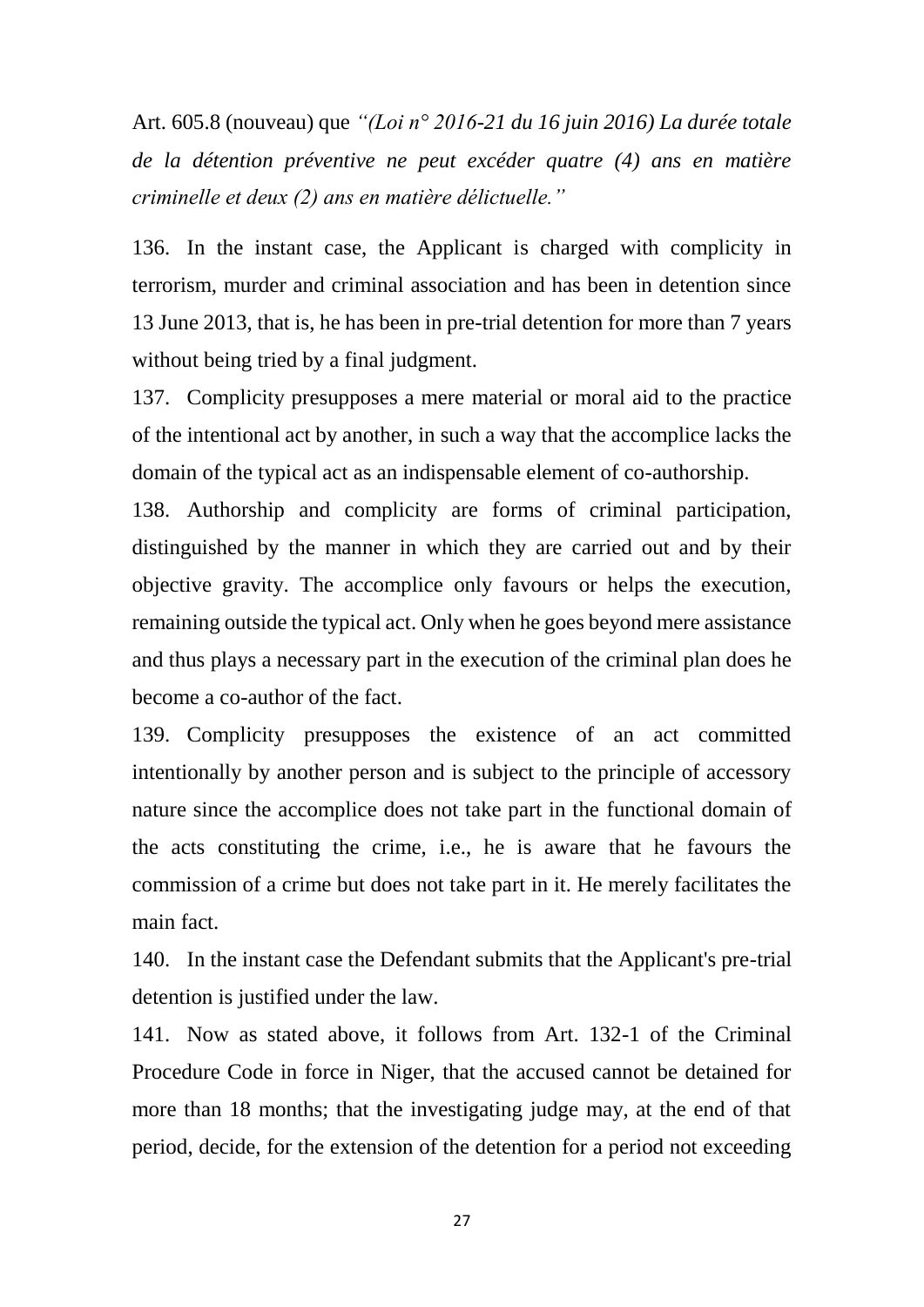12 months by non-renewable order in accordance with the same procedure; and that the above provisions do not apply to cases of murder, assassination, parricide, poisoning, as well as, criminal theft and embezzlement of public funds.

142. The same law also states in "*CHAPTER II:* DE LA PROCEDURE DEVANT LE POLE JUDICIAIRE EN MATIERE DE LUTTE CONTRE LE TERRORISME..." in its Art. 605.8 that the total duration of pre-trial detention cannot exceed four (4) years in criminal matters and two (2) years in civil offences.

143. Therefore, the Court concludes that, in the instant case, by application of Article 132-1 *in fine* the Applicant would be subject to a maximum term of pre-trial detention of 18 months extendable, by non-renewable order, for a period not exceeding 12 months (which would total 30 months).

144. In the instant case, it has neither been alleged nor proven that the term of the Applicant's pre-trial detention has been extended by order of the investigating judge. And even if this had occurred, the maximum term of pre-trial detention (30 months) is far exceeded.

145. On the other hand, as admitted by the parties, the Applicant is accused of complicity in the practice of terrorism, murder, and criminal association, which leads to admit the applicability of the aforementioned Article 605.8 of the same law, which establishes a maximum preventive detention period of 4 years, which also is long overdue.

146. In this sense the Court concludes that the preventive detention of the Applicant, beyond the maximum limit of 4 years, violates Article 605.8 of the Criminal Procedure Code.

147. Consequently, in the absence of any legal basis, this Court considers that the continuation of the Applicant's pre-trial detention beyond 4 years is arbitrary and illegal, constituting a violation of his right to liberty and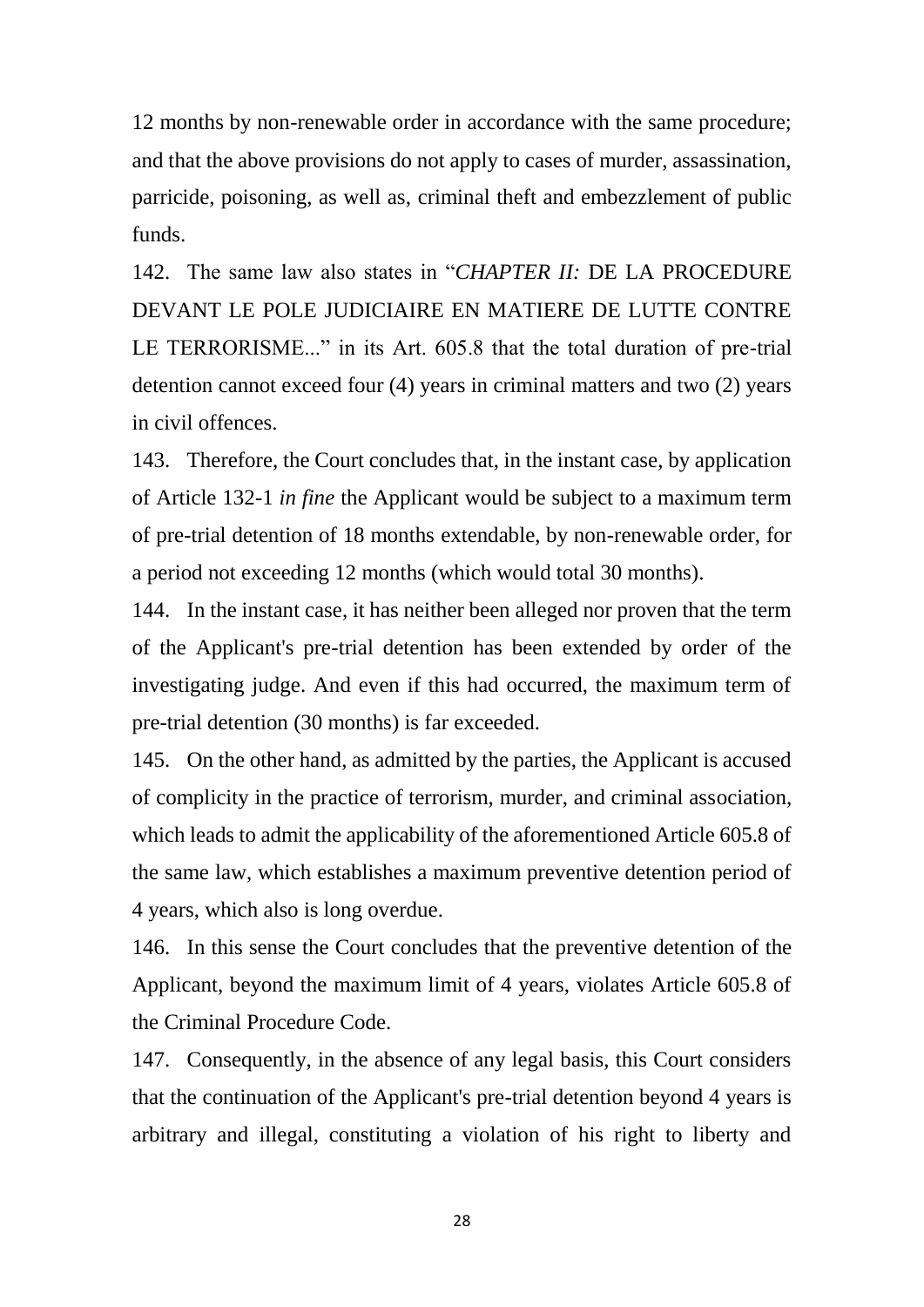security provided for in Articles 6 of the African Charter, 9 (1) of the ICCPR and 3 and 9 of the UDHR.

**2 - Violation of Article 7 of the African Charter on Human Rights, Article 14 of the International Covenant on Civil and Political Rights and Article 11 of the Universal Declaration of Human Rights by violating the Applicant's right to the presumption of innocence:**

148. The element of the right to a fair trial, invoked in the instant case, is the right to the presumption of innocence.

149. In support of the violation of this right, the Applicant submits that the State of Niger has incorporated this right to presumption of innocence into its Constitution in Article 20; That all applications for the Applicant's provisional release have been dismissed; That no matter how serious the facts alleged against the Applicant may be, he is presumed innocent until he is convicted by means of a sentence in accordance with Article 20 of the Constitution of the Republic of Niger; that the Applicant first appealed to the investigating judge who dismissed his application for provisional release; he submitted an application for release on 5 November 2019 to the Control Chamber in matters of counter-terrorism of the Niamey Court of Appeal (Exhibit No. 2); that the said application remained unanswered; he wrote to the Minister of Justice by correspondence through his lawyer on 23 December 2019; the Minister never responded, despite the Applicant only seeking to be tried. (Exhibit 3)

150. On its turn, the Defendant submits that there is no violation of the presumption of innocence, since the ongoing investigation aims precisely at establishing his innocence or guilt in relation to the facts of which he is accused of; that in the first place, the almost simultaneous attacks in Agadez and Arlit gave rise to a complex and tedious procedure, given the number of dead and civilians wounded reaching into the hundreds; the investigations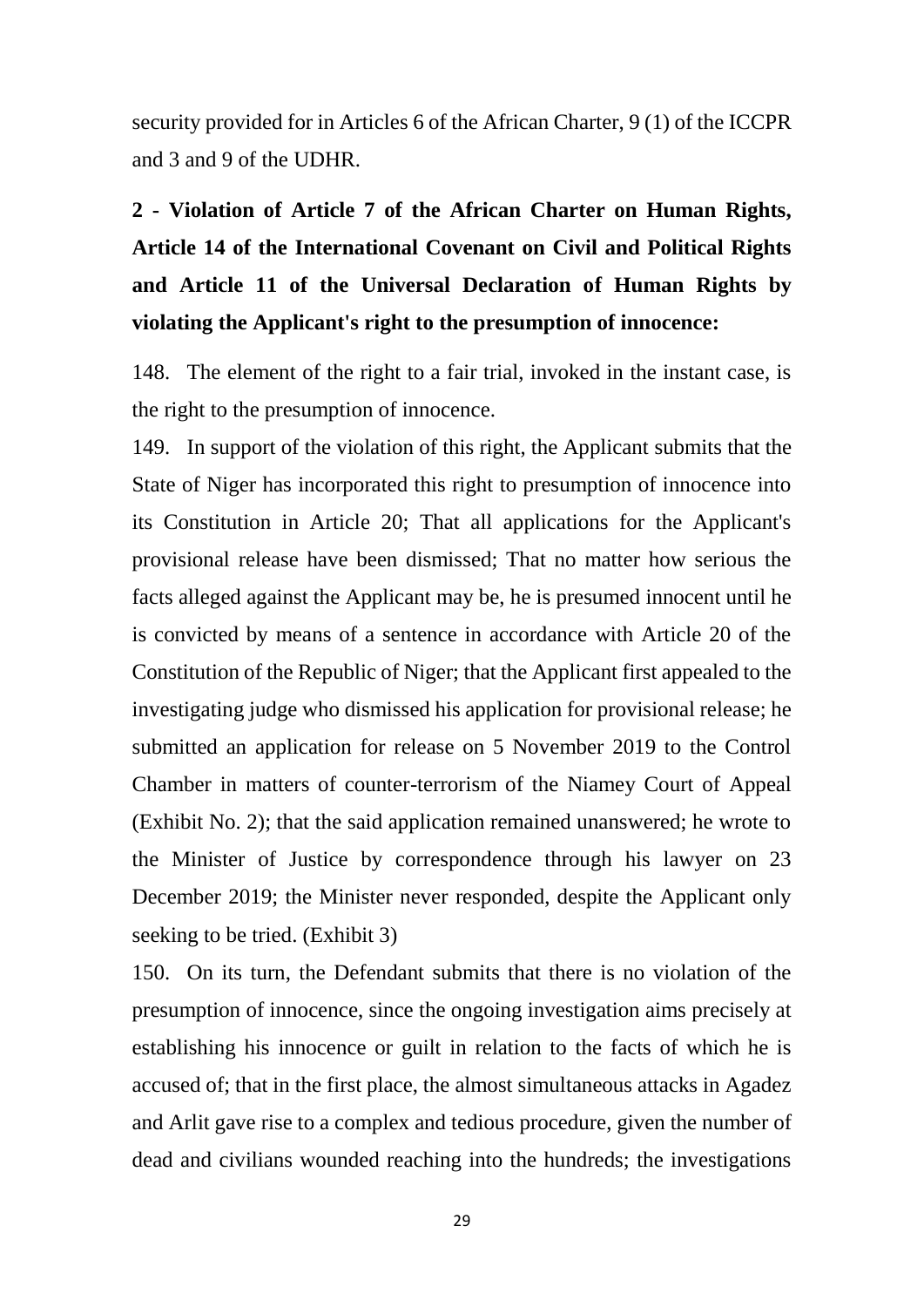were carried out at national and international level due to the foreign elements involved, notably with letters rogatory in Cameroon, Mali and Algeria, as a result of the magnitude of the tasks, the closure of the information, which occurred on 3 December 2018, is even a great achievement; that the said information eventually generated charges against the Applicant, in accordance with the rules of jurisdiction and procedure described above, that in addition, the presumption has essentially the following components: the right to be heard by a judge and the right to be assisted by a lawyer; that throughout the proceedings, these rights were guaranteed to the Applicant.

 $\checkmark$ 

151. The right to be presumed innocent until proven guilty is a fundamental human right and is another principle that conditions the treatment to which an accused person must be subject, during the criminal investigation and trial, until the final appeal.

152. Article 7 (1) (b) of the African Charter provides that:

*"1. Every individual shall have the right to have his cause heard. This comprises: (b) "the right to be presumed innocent until proved guilty by a competent court or tribunal;"*

153. Similarly, this right is enshrined in other international instruments, namely in Articles 14(2) of the ICCPR, 8(2) of the American Convention on Human Rights and 6(2) of the European Convention on Human Rights and 11(1) of the Universal Declaration of Human Rights.

154. The Commission on Human Rights noted in General Comment No. 13,§7, that: "*(...)By reason of the presumption of innocence, the burden of proof of the charge is on the prosecution and the accused has the benefit of doubt. No guilt can be presumed until the charge has been proved beyond reasonable doubt. Further, the presumption of innocence implies a right to*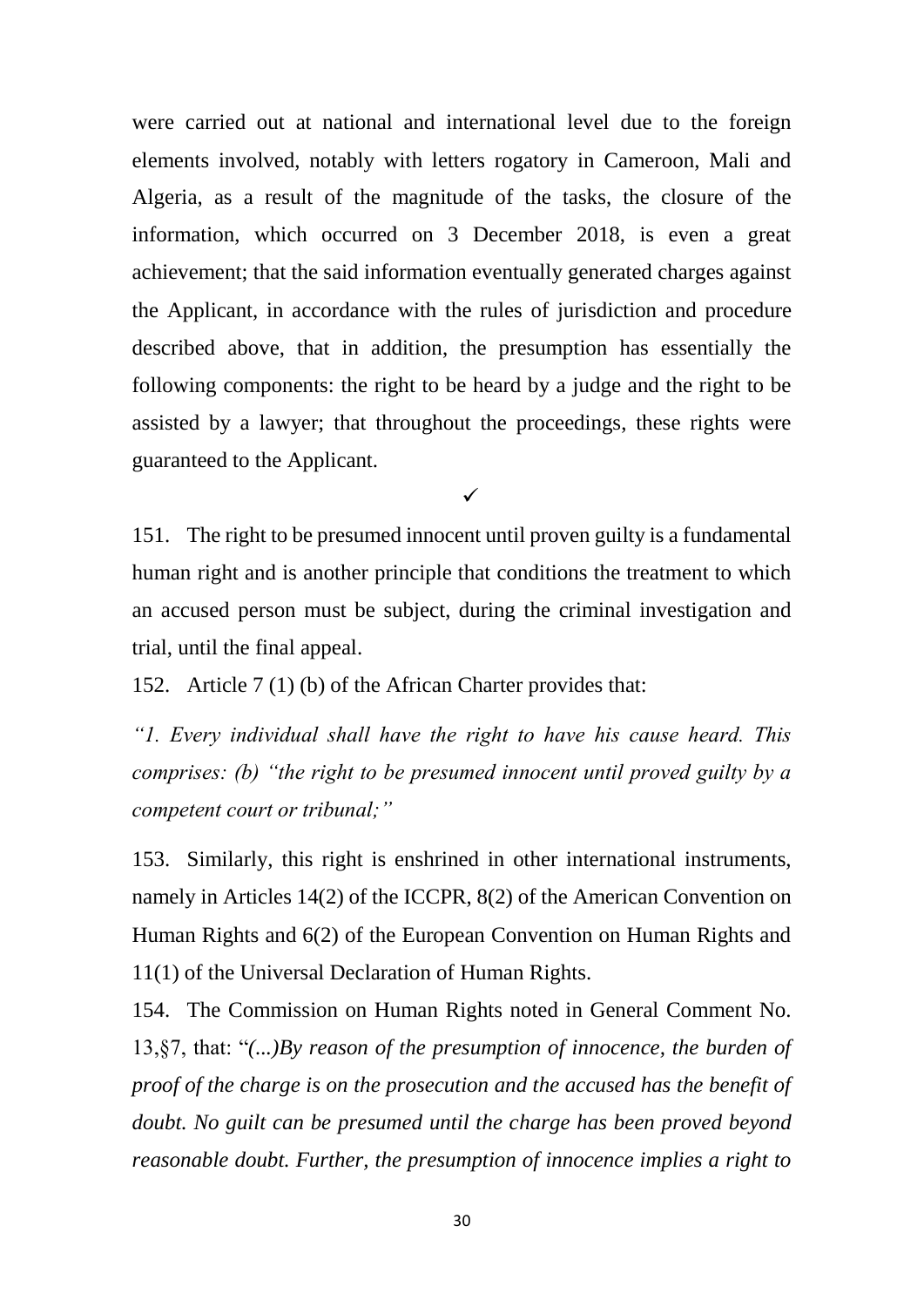*be treated in accordance with this principle. It is, therefore, a duty for all public authorities to refrain from prejudging the outcome of a trial*."

155. Court stated in the case of *BATIONO IDA FLEUR PELAGIE v. BURKINA FASO*, Judgment No. ECW/CCJ/JUD/14/12 of 31 October 2012, LRCCJ (2012), p. 310 §32 that: "*The Court observes that the presumption of innocence implies that every person is supposed to be innocent as long as a competent court has not decided on his guilt and has not convicted of the offense that he is charged with; it prohibits all statements, all events, attitudes or behaviour likely to believe that a person is guilty before that person is declared as such by the competent court in the context of a judicial proceeding."*

156. The African Court further wrote in the case of *INGARBIRE HUMUHOZA VICTOIRE v. REPUBLIC OF RWANDA*, Application No. 03.14 of 24 November 2017 para 84 that: "*The essence of the right to presumption of innocence lies in its prescription that any suspect in a criminal trial is considered innocent throughout all the phases of the proceedings, from preliminary investigation to the delivery of judgment and until his guilt is legally established*."

157. And mentioned in the case *OSGAR JOSIAH v. UNITED REPUBLIC OF TANZANIA*, Application No. 053/2016, 28 March 2019, p. 51: "*The Court observes that the right to a fair trial and specifically, the right to presumption of innocence requires that a person's conviction on a criminal offence which results in a severe penalty and in particular to a heavy prison sentence, should be based on solid and credible evidence*."

158. On its turn, the European Court of Human Rights stated in the case of *BARBERÁ, MESSEGUÉ AND JABARDO v. SPAIN*, 6 December 1988, § 77 that: "*the principle of the presumption of innocence ... requires, inter alia, that, in the performance of their functions, the members of a Court must not begin with the preconceived idea that the accused has committed the crime*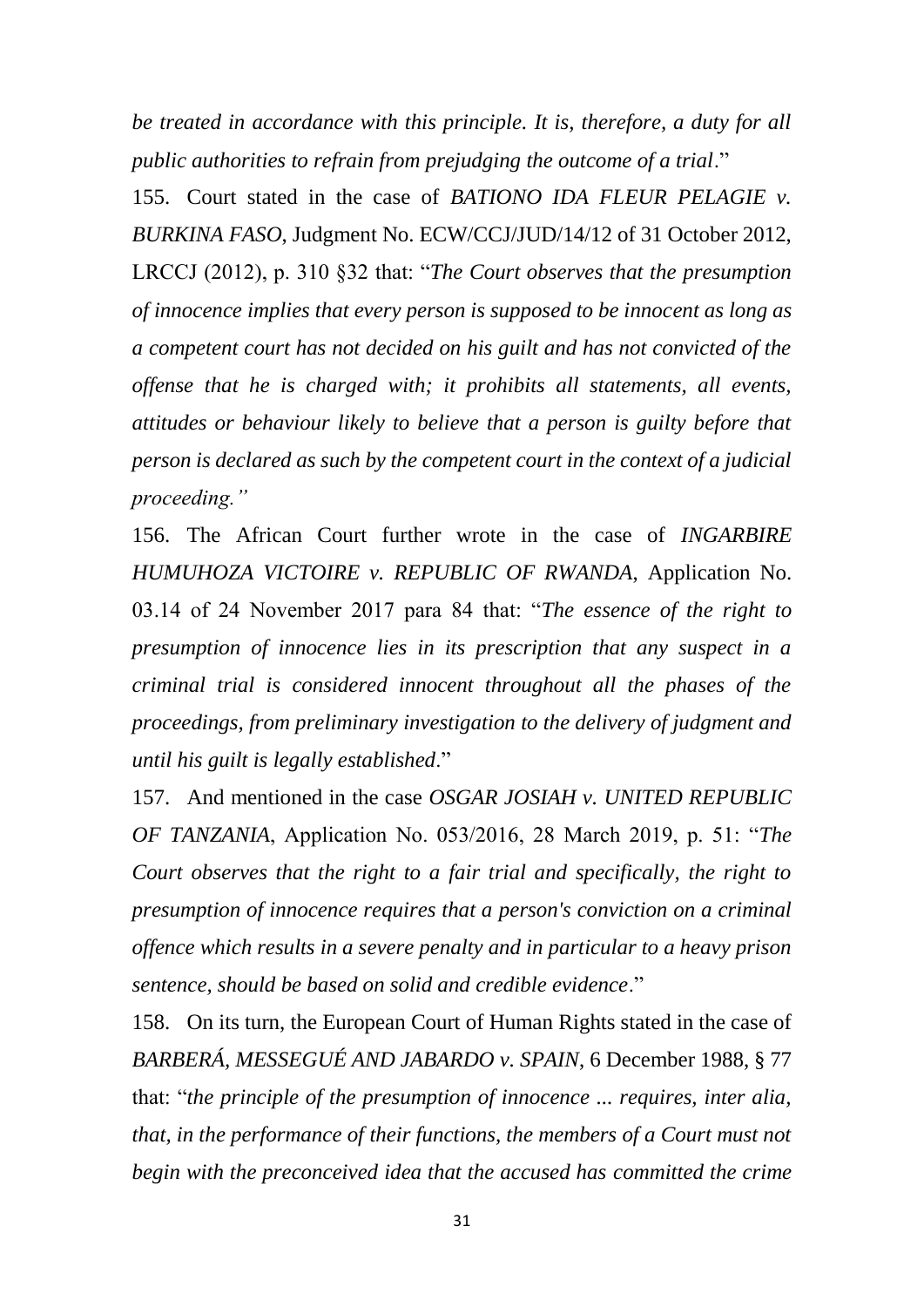*he is being charged of; The burden of proof is on the prosecution and any doubt must benefit the accused*."

159. It stressed that this right: "*does not necessarily prohibit presumptions of law or fact, but any rule shifting the burden of proof or applying a presumption operating against the accused must be confined within reasonable limits which take into account the importance of what is at stake and maintain the rights of the defence*." (see *SALABIAKU v. FRANCE*, 7 October 1988, § 28).

160. In the instant case, the Applicant's allegations are not to be accepted, as they lack any argumentation that follows the meaning of the right to presumption of innocence, as explained above.

161. The Applicant has neither alleged nor proved any facts to show that he was found guilty by the Defendant's agents before his guilt was proven according to law beyond a reasonable doubt. That is, that the public authorities prejudged the outcome of a trial.

162. The Court therefore rejects these allegations and concludes that the Defendant did not violate the Applicant's right to the presumption of innocence provided for in Article, 7 (1) (b) of the African Charter and Articles 14 (2) of the ICCPR, 11 (1) of the Universal Declaration of Human Rights.

# **4 - Violation of Article 9 (3) of the International Covenant on Civil and Political Rights by the failure to comply with the reasonable period of time for the investigation:**

163. To substantiate the violation of the right in question, the Applicant submits that reasonable time is a fundamental guarantee of good justice; that it is unanimously accepted that everyone is entitled to good justice, without any distinction.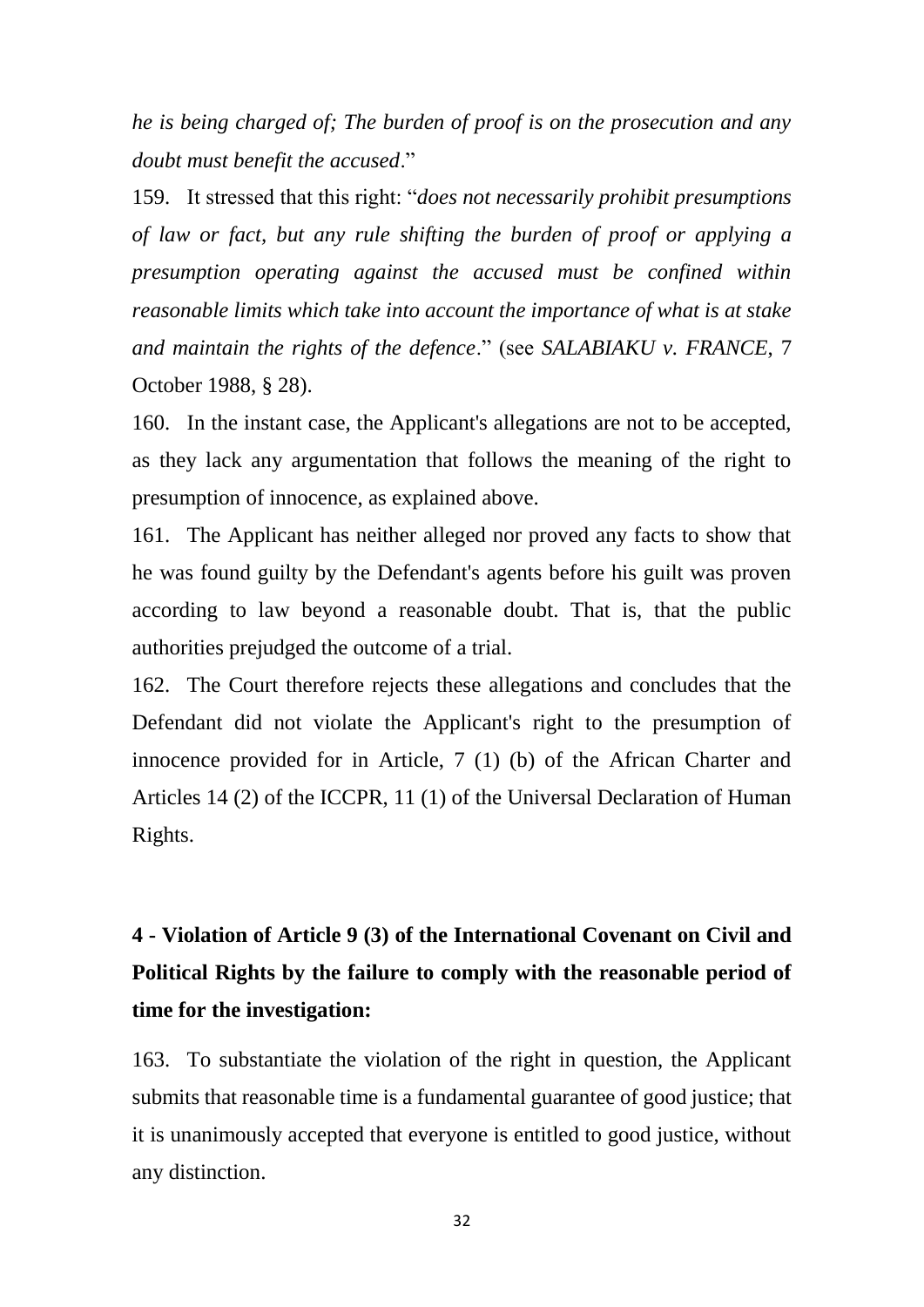164. And that in the instant case, the remedies did not allow any reparation, on the contrary, they only confirmed the first decision.

165. He concluded that must be found a violation of the State of Niger's obligation to make the Applicant have access to justice within a reasonable time.

166. On its turn, the Defendant submits that, as regards preliminary enquiries, the concept of reasonable time is assessed in relation to the seriousness of the facts alleged against the accused, the complexity of the investigations required to establish the truth and the exercise of the rights of the defence.

167. That the provisions of Article 132(2) of the Niger Code of Criminal Procedure (Act No. 2016-21 of June 16, 2016) do not apply to the Applicant, who is the subject of charges and conviction for murder.

168. Indeed, Article 132(2)(1) of the Code of Criminal Procedure excludes from the scope of the provisions, which limit the maximum length of pretrial detention, cases of voluntary manslaughter, murder, poisoning by parricide, as well as criminal theft and embezzlement of public funds.

169. The facts charged against the Applicant are extremely serious, involving murder, attacks with explosives, participation in the organisation and commission of terrorist acts, acts of support and the supply of arms.

170. The complexity of the investigations can be deduced from the circumstances of the two attacks, the foreign elements, the high number of victims, and the extent of the damage.

171. That in certain respects, the Applicant's dilatory behaviour has largely harmed his interests, through the multiplicity of appeals he has lodged with two different lawyers.

172. That in fact, on 5 November 2019, when one of his lawyers filed a new application for provisional release in favour of the Applicant, and less than a month after the judicial review had dismissed a similar appeal, point by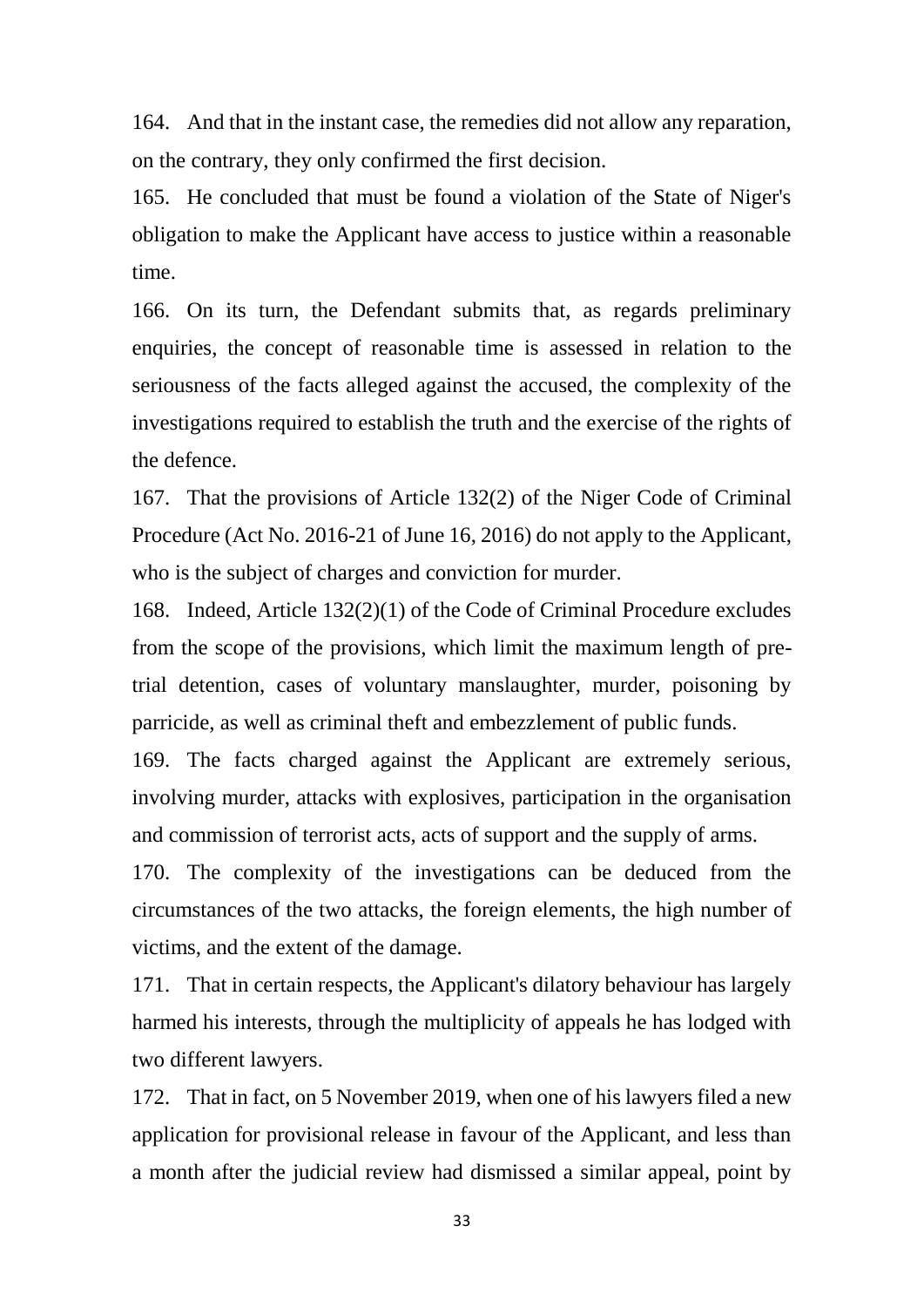point, to the one filed earlier, concerning the same object, supported by the same arguments at the same stage of the proceedings; at the request of another lawyer, constituted for the same client, the Defendant was referred to the Court of Cassation to rule on the merits of the appeal.

173. That against all expectations, the same lawyer suddenly withdrew his appeal on February 26, 2020, that is, 4 months later (Judgment No. 2020/033/CC/CRIM of May 27, 2020).

174. This is concrete evidence of a dilatory **act** in the same case.

175. That in effect, due to this untimely appeal (withdrawal of counsel), the case remained pending before the Criminal Chamber of the Court of Cassation from 11 October 2019 to 27 May 2020

176. And this is clearly attributable to the accused, who expressly asked the Court of Cassation to record his withdrawal.

177. In its recent decision of 27 May 2020, the Court of Cassation welcomed the voluntary withdrawal of Maître NASSIROU LAWALY, MADI CHERIF's lawyer.

178. Following the decision of the Criminal Chamber of the Court of Cassation dated 27 May 2020, the case was transmitted on 19 June 2020 to the Prosecutor General at the Niamey Court of Appeal, who referred it on 29 June 2020 to the investigating judge appointed to execute the additional information.

179. It follows from these observations that the actions of the Applicant, through the multiplication of applications for provisional release and remedies against the orders, also had the inevitable consequence of delaying the course of the proceedings.

180. In fact, the courts to which these applications and appeals were submitted were required to rule on their merits before remitting the case to trial.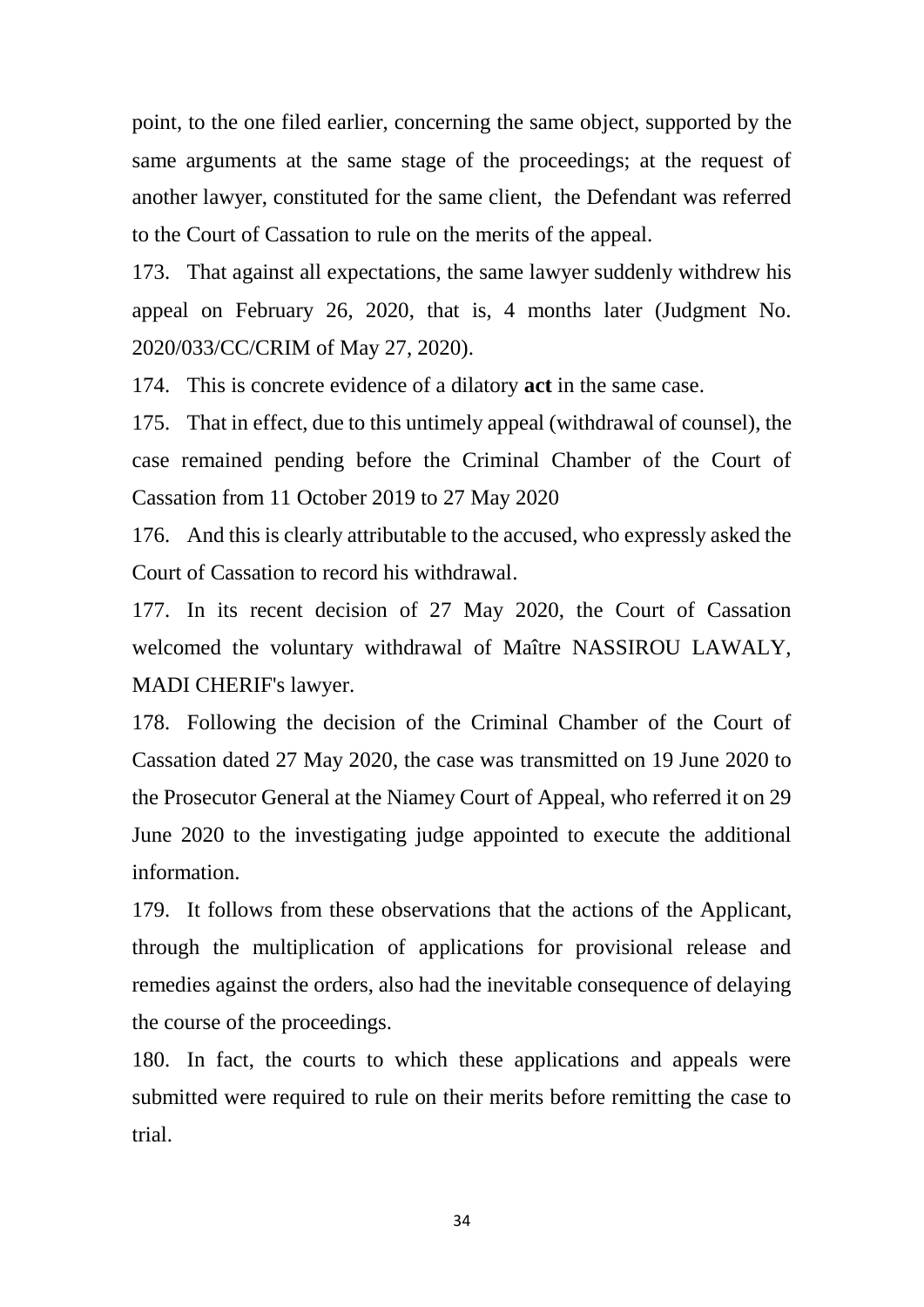181. It was therefore the Applicant himself who delayed his trial, and he cannot be allowed to complain about his own *turpitude: nemo auditur propriam suam turpitudinem allegans*.

182. Therefore, in view of the complexity of the case and the multiplicity of applications initiated, no delay has occurred, and the proceedings are normally running within a reasonable time.

 $\checkmark$ 

183. Article 7 (1) (d) of the African Charter provides that:

*"1. Every individual shall have the right to have his cause heard. This comprises:*

*(...)*

*(d) the right to be tried within a reason- able time by an impartial court or tribunal.*"

184. The right to be tried within a reasonable time by an impartial court or tribunal provided for in the said Article 7 (1) (d) must be read in conjunction with Articles 9 (3) and 14 (3) (c) of the ICCPR.

185. This Court, in relation to these articles, referred in the case of *ASSIMA KOKOU INNOCENT & 2 OTHERS v. REPUBLIC OF TOGO*, Judgment No. ECW/CCJ/JUD/08/11 of 3 July 2013, CCJRL (2013), p. 207§ 84 that: *"The combination of all these articles places an obligation on the Republic of Togo to respect the right of anyone accused of a criminal offence, and to try him in reasonable time without undue delay."*

186. The same right is provided for in Articles 8(1) of the American Convention and 6(1) of the European Convention, which state that everyone has the right to be heard "within a reasonable time".

187. The right to a fair hearing within a reasonable time is one of the cardinal elements of a fair trial.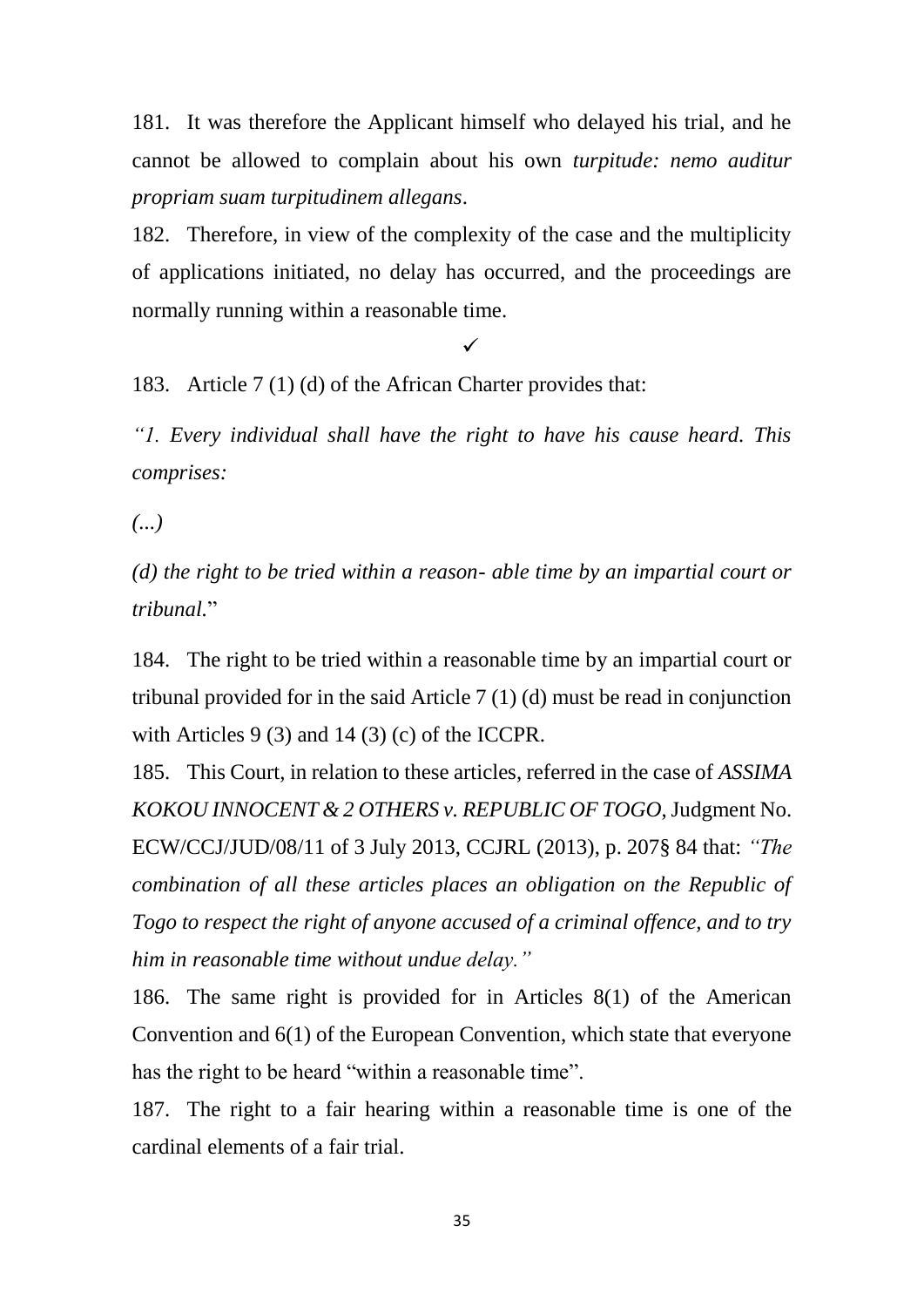188. Article 7 (l) (d) of the African Charter not only provides that a person accused of a criminal offence has the right to be tried without undue delay/within a reasonable time by an impartial tribunal or court, but that an individual who is accused and held in custody has the right to have his case promptly resolved. (See African Commission, *HAREGEWOIN GABRE-SALASSIE AND IHRDA (ON BEHALF OF FORMER DERGUE OFFICIALS) v. FEDERAL DEMOCRATIC REPUBLIC OF ETHIOPIA*, Communication No. 301/2005, 5 November 2011, § 215)

189. In the same vein, the Human Rights Committee has noted that the right of the accused to be tried without undue delay provided for in article 14, paragraph 3 (c) is not only intended to avoid keeping persons for too long in a state of uncertainty about their fate and, if held in detention during the period of the trial, to ensure that such deprivation of liberty does not last longer than is necessary in the circumstances of the particular case, but also to serve the interests of justice. (See General Comment No 32, Article 14: *Right to equality before courts and tribunals and to a fair trial*, para. 35; See also the Inter-American Court, in the case of *SAUREZ-ROSERO v. ECUADOR*, judgment of 12 November 1997 § 70)

190. In its "*Principles and Guidelines on the Right to a Fair Trial and Legal Assistance in Africa*", p.15§5, the African Commission, also noted that any person arrested on a criminal charge should be brought before a judicial officer authorised by law to exercise judicial power and should be entitled to trial within a reasonable time or to release.

191. The right to an impartial hearing within a reasonable time is further reinforced by the "*Commission's Resolution on Fair trial*", which provides that persons arrested or detained or facing criminal charges shall be brought promptly before a judge or other officer authorised by law to exercise the power of justice and shall be entitled to trial within a reasonable time or to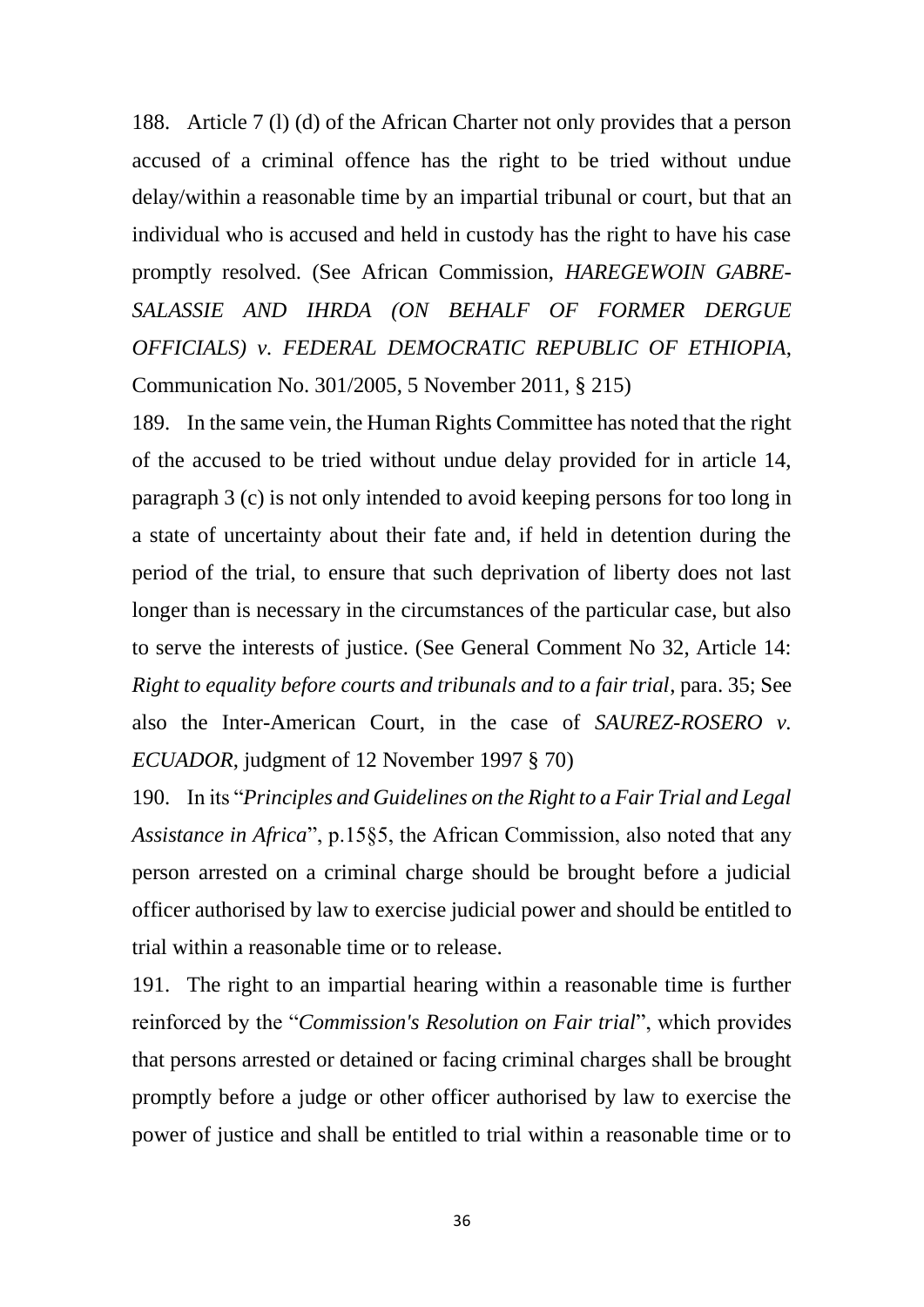be released. (See paragraph 2 (c) *of ACHPR/Res. 4(XI) 92: Resolution on the Right to Appeal and Fair Trial* (1992)).

192. In order to give effect to the notion of "reasonable time", this Court in the case of *AMOUZOU HENRI ET 5 AUTRES v. REPUBLIC DE CÔTE D' IVOIRE*, Judgment no. ECW/CCJ/JUD/04/09, LRCCJ (2009) § 93 stressed that international courts competent in the application of international human rights instruments consider that the "reasonable time" for holding the trial of detainees should be determined according to: the merits of each case, the specificity of the procedure, the degree of complexity and nature of the offence, the difficulty in the investigation and the number of persons involved.

193. It further reiterated in the cited case *MR. IBRAHIM SORY TOURÉ AND MRISSIAGA BANGOURA v. THE REPUBLIC OF GUINEA*, §108, that what is reasonable must be assessed in the circumstances of each case, considering primarily the complexity of the case, the conduct of the accused and the manner in which the matter was handled by the administrative and judicial authorities.

194. In the same vein, see also Human Rights Committee, Communication No. 818/1998, *SEXTUS v. TRINIDAD AND TOBAGO*, §7.2,in relation to a 22-month delay between the indictment of the accused of a crime with death penalty and the commencement of the trial without specific circumstances justifying the delay; Communication No. 938/2000, *SIEWPERSAUD, SUKHRAM, AND PERSAUD v. TRINIDAD AND TOBAGO* § 6.2 in relation to the total length of criminal proceedings of almost five years, in the absence of any explanation from the State party justifying the delay.

195. On the question of the reasonableness of the length of proceedings, whether civil or criminal, the European Court, equally and consistently holds that: "*the particularities of the case must be taken into consideration, based on the criteria determined in the Court's precedents, in particular the*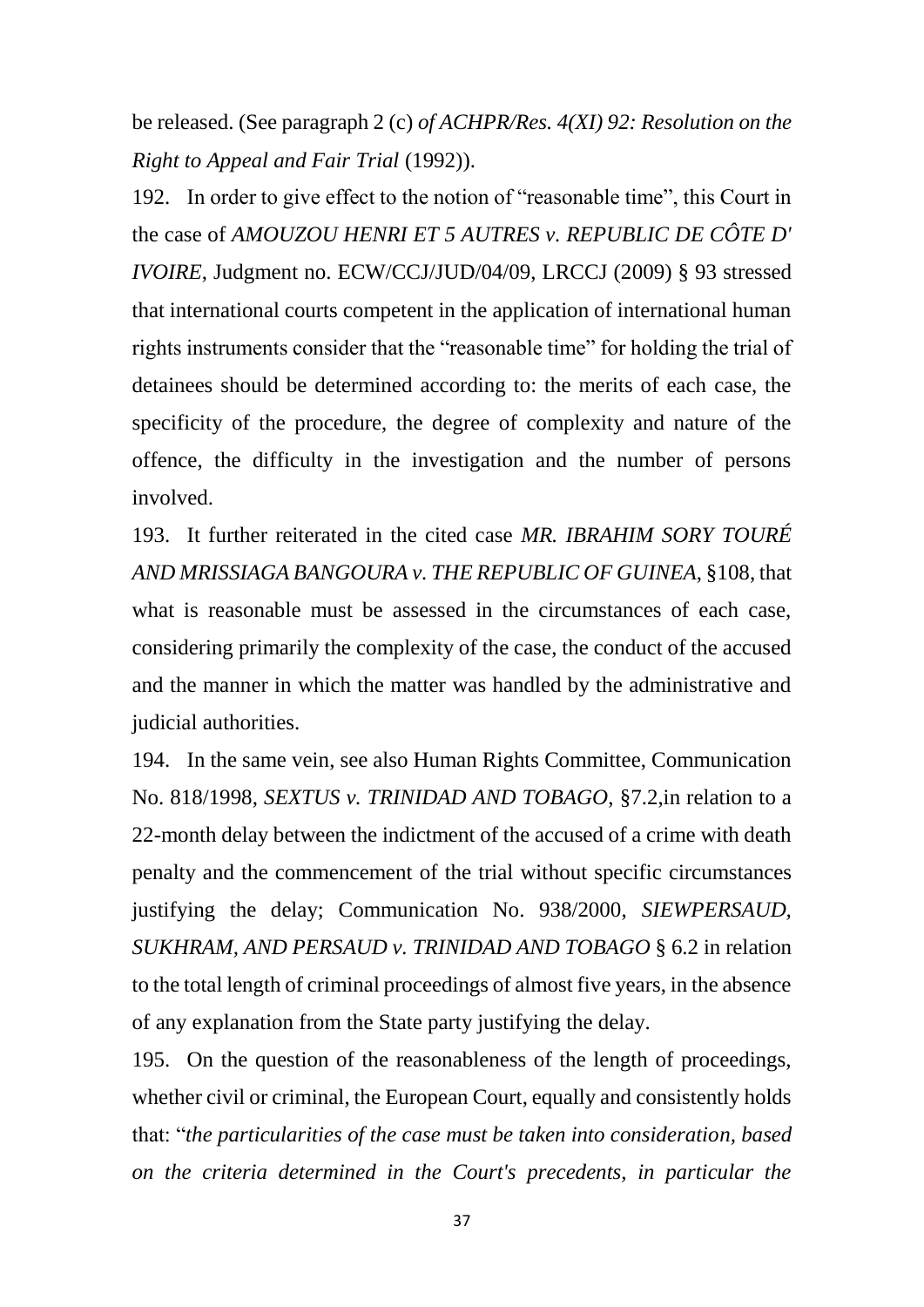*complexity of the case, the conduct of the perpetrator and that of the competent authorities.*" (See the European Court of Human Rights, cases of *KEMMACHE v. FRANCE*, judgment of 27 November 1991, Series A, No. 218, p. 20, § 50 (criminal); *MARTINS MOREIRA v. PORTUGAL*, judgment of 26 October1988, Series A, No. 143, p. 17, § 45 (civil))

196. The African Commission follows in the same sense in the *"Principles and Guidelines on the Right to a Fair Trial and Legal Assistance in Africa*", p.15 §5 - the African Court, in the case of *ALEX THOMAS v. UNITED REPUBLIC OF TANZANIA*, Application No. 005/2013 § 103 and 104 and the Inter-American Court in the cited case, *SAUREZ-ROSERO v. ECUADOR*, §72).

197. In terms of the complexity of the case, it should be taken into account that all aspects of the case are relevant to assess whether or not it is complex. Complexity may concern factual issues as well as legal issues. For example, consideration should be given to the nature of the facts to be established, the number of accused persons and witnesses, international elements, consolidation of cases and the intervention of other persons in the proceedings. (See Nuala Mole and Catharina Harby, *The right to a fair trial, A guide to the implementation of Article 6 of the European Convention on Human Rights,* p. 26)

198. With regard to the Applicant's conduct, it should be noted that if the Applicant caused a delay, this obviously weakens his claim. However, the Applicant cannot be penalised for having made use of the various procedures available to him to pursue his defence. An Applicant is not obliged to cooperate actively to expedite proceedings that may lead to his own conviction. However, if the Applicant has tried to speed up the process, this will be considered in his favour. (See European Court, in the case of *YAGCI AND SARGIN v. TURKEY* § 66)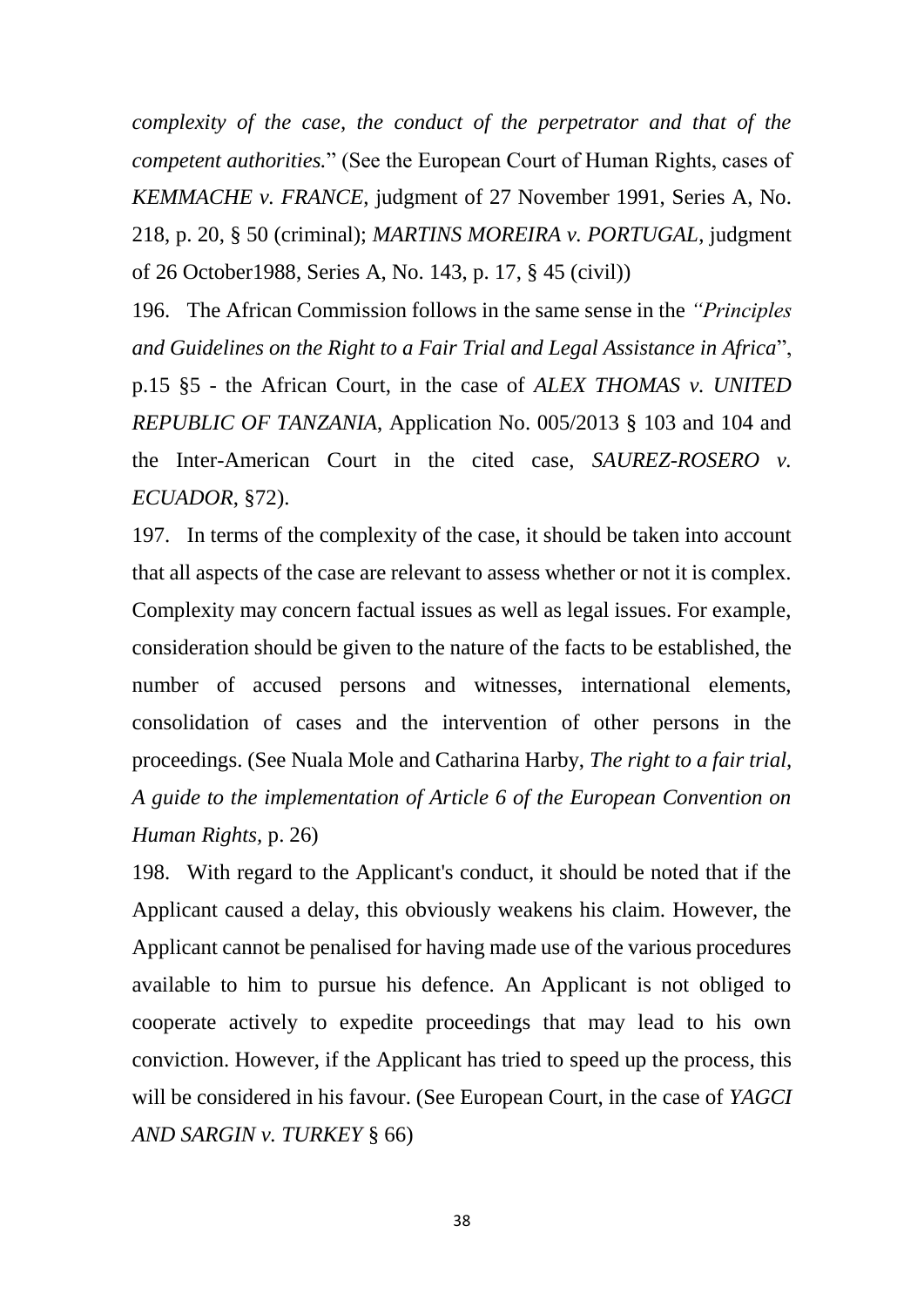199. With regard to the conduct of the competent authorities, only the delays attributable to the State are relevant, as only these can be taken into account in determining compliance with the reasonable period of guarantee. The State is, however, responsible for delays caused by all its administrative or judicial authorities. (See Nuala Mole and Catharina Harby, *The right to a fair trial, A guide to the implementation of Article 6 of the European Convention on Human Rights*, p. 27).

200. In assessing the length of the criminal proceedings, the European Court has held that, by Article 6(1) of the European Convention on Human Rights, the starting period to be taken into account is the day on which the person is charged, arrested or summoned to trial, for example. (See the cases of *KEMMACHE v. FRANCE*, judgment of 27 November 1991, Series A, No. 218, p. 27, para. 59 (date of indictment); *YAGCI AND SARGIN v. TURKEY*, judgment of 8 June 1995, Series A, No. 319-A, p. 20, para. 58 (date of arrest); *MANSUR V. TURKEY*, judgment of 8 June 1995, Series A, No. 319-B, p. 51, para. 60 (trial) and the end of the period is normally when the judgment, acquitting or convicting the person or persons, becomes final (See e.g. the case of YAGCI AND SARGIN v. TURKEY, judgment of 8 June 1995, Series A, No. 319-A, p. 20, para. 58)

201. With the same understanding this Court wrote, in the cited case *MR. IBRAHIM SORY TOURÉ AND MRISSIAGA BANGOURA v. THE REPUBLIC OF GUINEA*, § 10, that: "*Whereas for the determination of the length of time of a criminal procedure, the starting point is taken as the date of accusation (ECHR, Judgment on the Eckel Case, 15 July 1982, Series A, No. 51) and the end point, the date of the final decision*."

202. The guarantee of the right in question refers not only to the time between the formal accusation of the accused and the time when the trial must begin, but also the time until the final decision on the appeal. All steps, whether at first instance or on appeal, must take place "without undue delay".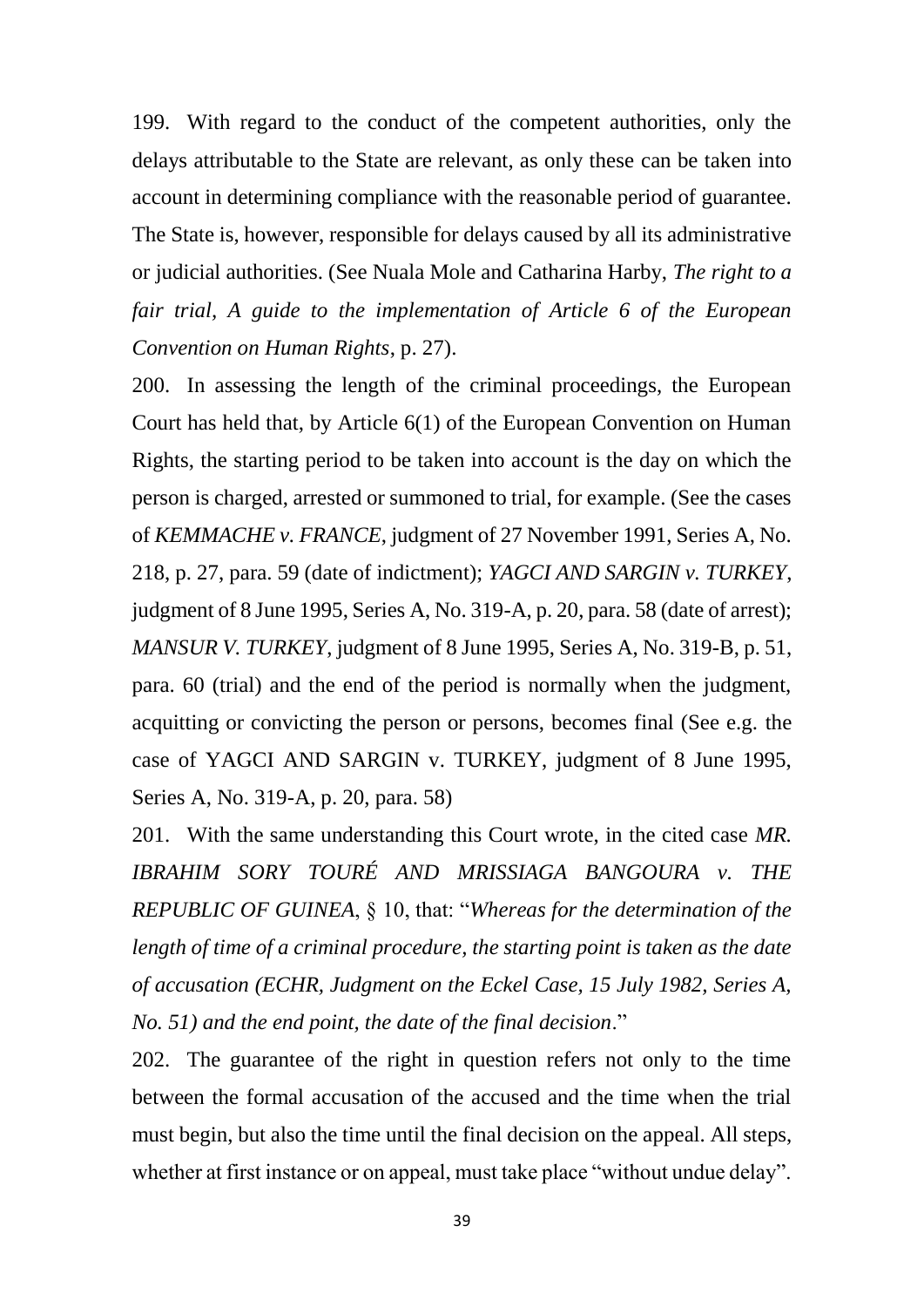(See Human Rights Committee, Communications No. 1089/2002, *ROUSE V. PHILIPPINES, §7.4; NO. 1085/2002, TARIGHT, TOUADI, REMLI AND YOUSFI v. ALGERIA*, §8.5.)

203. The Human Rights Committee noted that Article 14 (3) (c) and Article 14 (5) should be read conjointly so that the right to review of conviction and trial should be made available without undue delay. (See *EARL PRATT AND IVAN MORGAN v. JAMAICA*, Communication No.210/1986 & 225/1987; U.N. Doc. CCPR/C/35/D/225/1987, 20 March - 7 April 1989, § 13.3)

204. Coming back to the case at hand:

205. As stated above, the Applicant has been in preventive custody since 13 June 2013 by the Defendant on charges of complicity in the crimes of murder, and association with criminals in connection with a terrorist group. 206. At the date of the filing of this action (13 July 2020), the Applicant was waiting for more than seven years to be definitively tried, in order to be convicted or acquitted by a final judgment, because as stated above, the end of the period to be taken into consideration of the reasonable period of time is normally the rendering of the final judgment (not subject to further appeals), acquitting or convicting.

207. In order to justify this period of more than 7 years of pre-trial detention of the Applicant without trial, the Defendant claimed that the facts charged to the Applicant are extremely serious, involving murder, attacks with explosives, participation in the organisation and commission of terrorist acts, acts of support and supply of weapons, which as to the complexity of the investigations, can be deduced from the circumstances of the two attacks, the foreign elements, the high number of victims and the extent of the damage. 208. The Defendant has alleged such facts but has failed to prove them, the burden of proof which is upon it (see *FANTA CISSE v. STATE OF GUINEA*, Judgment No. ECW/CCJ/JUD/21/2021§166).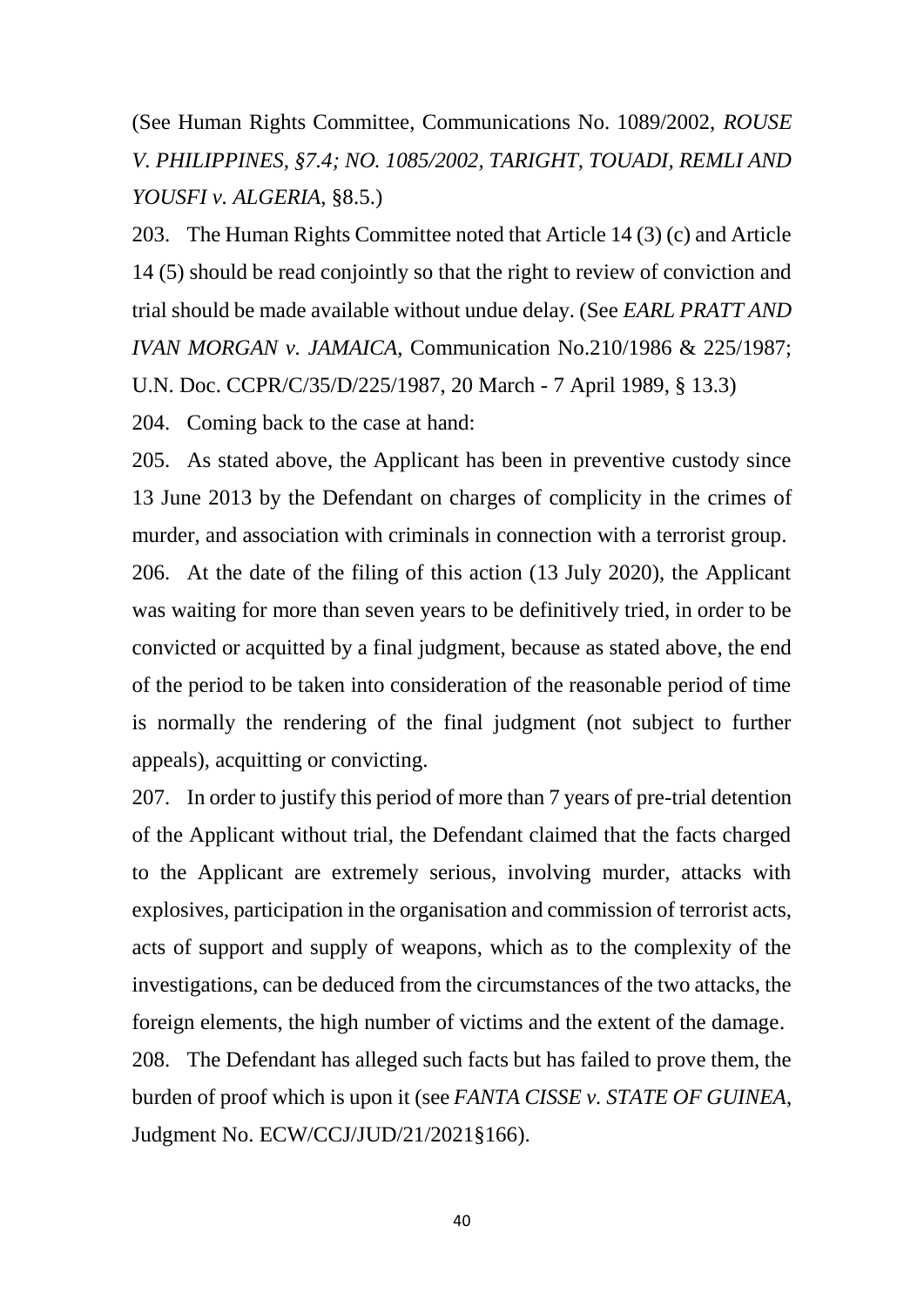209. It further alleged that the Applicant's dilatory behaviour largely affected his interests through the multiple appeals he filed with two different lawyers.

210. As mentioned above, the Applicant cannot be penalised for having made use of the various procedures available to him to pursue his defence. An Applicant is not obliged to cooperate actively to expedite proceedings that may lead to his own conviction.

211. In this sense the Defendant's arguments cannot be accepted to justify the delay in the trial of the Applicant, which has long since exceeded the legal time limit for pre-trial detention provided for in the aforementioned legal provision.

212. Accordingly, this Court concludes that the conduct of the Defendant's agents constitutes a violation of Articles 7 (d) of the African Charter, 9 (3) and 14 (3) (c) and (5) of the ICCPR, and the Applicant's claim therefore stands in this point.

#### **X- REPARATIONS**

213. The Applicant seeks compensation of 500,000,000 FCFA for the damage suffered.

214. In the instant case, it has been demonstrated that the Defendant State, through its agents, has violated the Applicant's rights to liberty and security and to be tried within a reasonable time as set forth above, which confers upon him the right to reparation in accordance with the principle of international law which states that: "*everyone who has suffered a violation of his human rights is entitled to just and equitable reparation*", this taking into consideration that in matters of human rights violations, full reparation is, as a rule, impossible. (See Judgment No. *ECW/CCJ/JUD/01/06, rendered*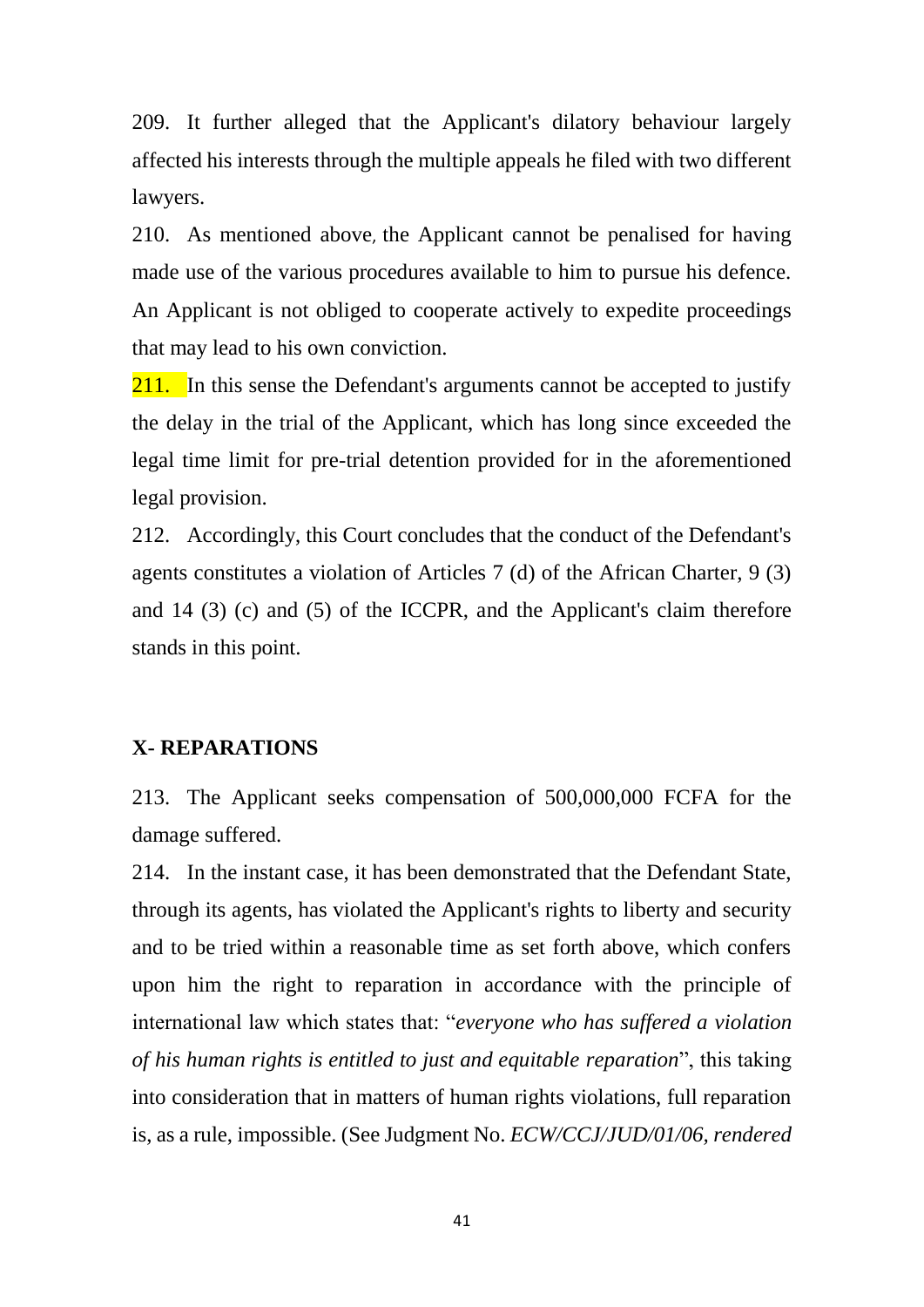*in the case, DJOT BAYI TALBIA & OTHERS v. FEDERAL REPUBLIC OF NIGERIA & OTHERS*, in CCJ ELR (2004-2009).

215. Considering the gravity of the rights violated and their consequences for the Applicant, making an overall and equitable assessment, the Court awards the Applicant, by way of compensation, the sum of five million (5 000 000) FCFA.

### **XI. COSTS**

216. The Applicant made no claim in relation to the payment of costs.

217. The Defendant, on its turn, seeks from the Court to order the Applicant to bear the costs of the proceedings.

218. Article 66(1) of the Rules of Court provides that "*A decision as to costs shall be given in the final judgment or in the order, which closes the proceedings.*"

219. Paragraph 2 of the same Article provides that "*The unsuccessful party shall be ordered to pay the costs if they have been applied for in the successful party's pleadings*.*"*

220. Therefore, in the light of the above provisions, the Court considers that the Defendant, as the unsuccessful party, shall bear the costs of the proceedings, and the Chief Registrar shall determine it.

### **XII - OPERATIVE CLAUSE**

221. For these reasons, the Court held a public hearing and having heard both parties:

#### **As to jurisdiction:**

i. Declares itself competent.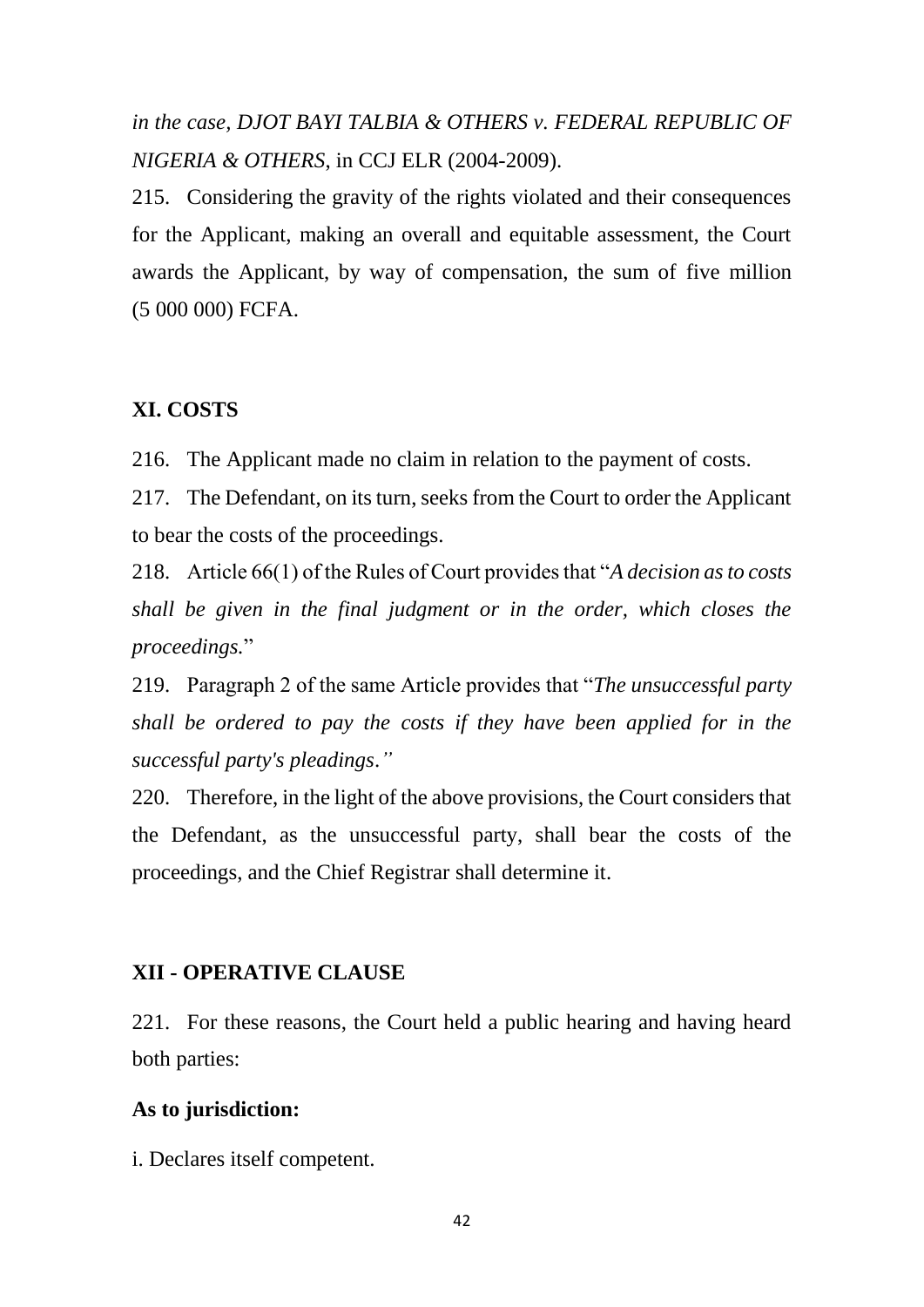### **As to admissibility:**

ii. Declares the application admissible.

### **As to merits of the cause:**

iii. Finds the violation of the Applicant's right to liberty and security by the Defendant in accordance with Article 6 of the African Charter, Article 9 (1) of the ICCPR and Articles 3 and 9 of the Universal Declaration of Human Rights.

iv. Finds that the Defendant violated the Applicant's right to be tried within a reasonable time by an impartial tribunal, in accordance with Articles 7 (1) and 26 of the African Charter, Articles 9 and 14 (3) (c) of the ICCPR and Article 8 of the Universal Declaration of Human Rights.

v. Finds that the Defendant has not violated the Applicant's right to equality pursuant Article 3 of the African Charter.

vi. Finds that the Defendant has not violated the Applicant's right to the presumption of innocence provided for under Article 7 (1) (b) of the African Charter, Article 14 (2) of the ICCPR and Article 11 (1) of the UDHR.

# **As To Reparation**

# **Regarding the release of the Applicant:**

vii. Orders the Defendant to release the Applicant immediately.

# **As to reparation:**

viii. Orders the Defendant to pay the Applicant the sum of five millions (5.000.000) FCFA, as compensation for the non-material damage suffered as a result of the violation of his rights.